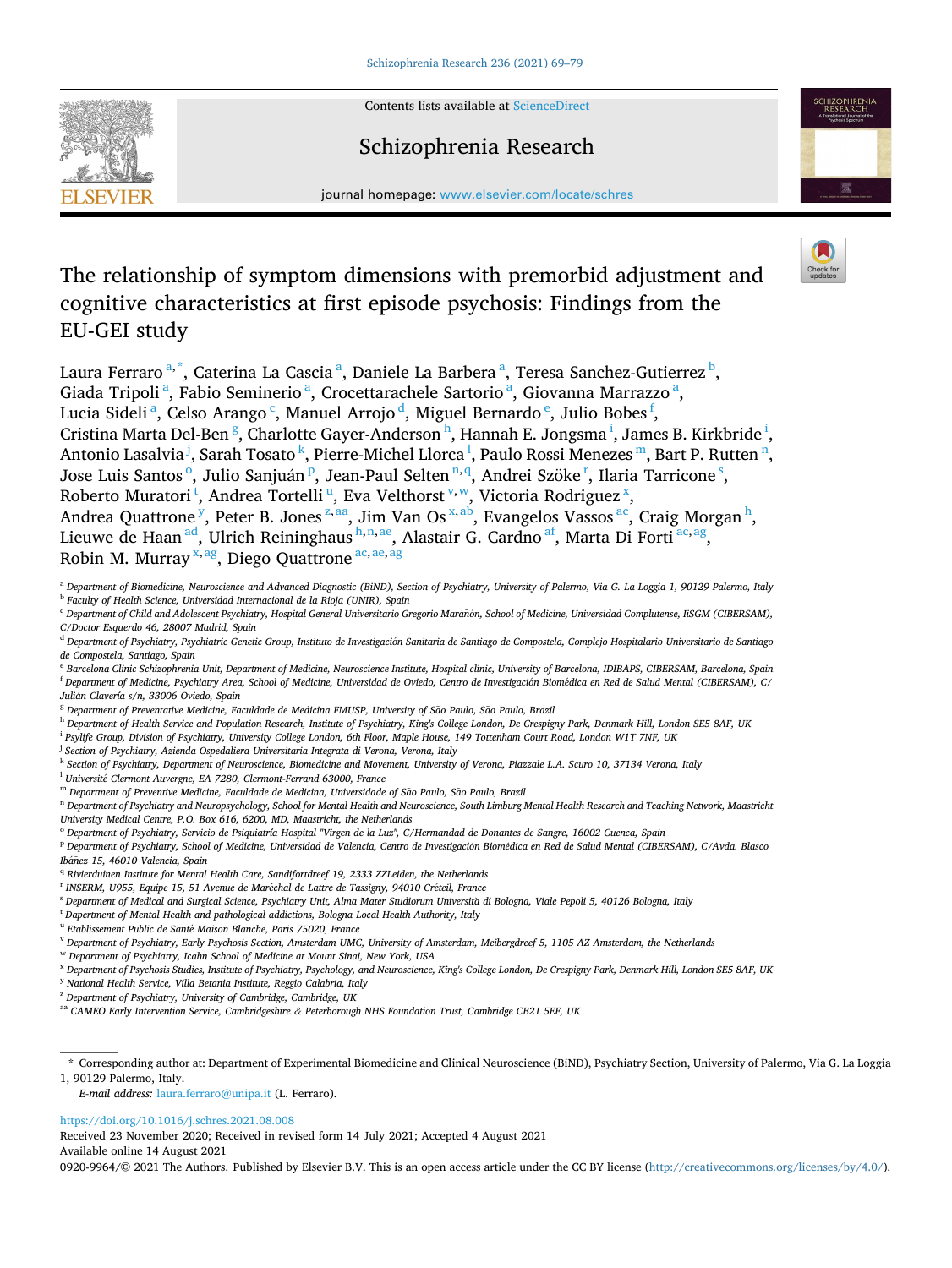<span id="page-1-0"></span>ab *Department Psychiatry, Brain Centre Rudolf Magnus, Utrecht University Medical Centre, Utrecht, the Netherlands* 

ac Social, Genetic and Developmental Psychiatry Centre, Institute of Psychiatry, Psychology and Neuroscience, King's College London, London SE5 8AF, UK

ad *Department of Psychiatry, Early Psychosis Section, Academic Medical Centre, University of Amsterdam, Amsterdam, the Netherlands* 

ae *Central Institute of Mental Health, Medical Faculty Mannheim, University of Heidelberg, Mannheim, Germany* 

af *Academic Unit of Psychiatry and Behavioural Sciences, University of Leeds, Leeds, UK* 

ag *South London and Maudsley NHS Mental Health Foundation Trust, London, UK* 

#### ARTICLE INFO

*Keywords:*  First episode psychosis Symptom dimensions Transdiagnostic Premorbid adjustment Cognitive domains IQ

## ABSTRACT

Premorbid functioning and cognitive measures may reflect gradients of developmental impairment across diagnostic categories in psychosis. In this study, we sought to examine the associations of current cognition and premorbid adjustment with symptom dimensions in a large first episode psychosis (FEP) sample.

We used data from the international EU-GEI study. Bifactor modelling of the Operational Criteria in Studies of Psychotic Illness (OPCRIT) ratings provided general and specific symptom dimension scores. Premorbid Adjustment Scale estimated premorbid social (PSF) and academic adjustment (PAF), and WAIS-brief version measured IQ. A MANCOVA model examined the relationship between symptom dimensions and PSF, PAF, and IQ, having age, sex, country, self-ascribed ethnicity and frequency of cannabis use as confounders.

In 785 patients, better PSF was associated with fewer negative (B = − 0.12, 95% C.I. − 0.18, − 0.06, *p <* 0.001) and depressive (B = −0.09, 95% C.I. −0.15, −0.03, *p* = 0.032), and more manic (B = 0.07, 95% C.I. 0.01, 0.14, *p* = 0.023) symptoms. Patients with a lower IQ presented with slightly more negative and positive, and fewer manic, symptoms. Secondary analysis on IQ subdomains revealed associations between better perceptual reasoning and fewer negative (B =  $-0.09$ , 95% C.I.  $-0.17$ ,  $-0.01$ , p = 0.023) and more manic (B = 0.10, 95% C. I. 0.02, 0.18,  $p = 0.014$ ) symptoms. Fewer positive symptoms were associated with better processing speed (B = − 0.12, 95% C.I. − 0.02, − 0.004, *p* = 0.003) and working memory (B = − 0.10, 95% C.I. − 0.18, − 0.01, *p* = 0.024).

These findings suggest that the negative and manic symptom dimensions may serve as clinical proxies of different neurodevelopmental predisposition in psychosis.

#### **1. Introduction**

Premorbid and cognitive impairment at the first episode of psychosis (FEP) is associated with a worse psychosis outcome [\(Kravariti et al.,](#page-9-0)  [2019;](#page-9-0) [Rabinowitz et al., 2006, 2005;](#page-10-0) [Díaz-Caneja et al., 2015\)](#page-8-0). However, such impairment is not diagnosis-specific [\(Arango et al., 2014](#page-7-0); [Cole](#page-8-0)  [et al., 2012](#page-8-0); [Horton et al., 2015;](#page-9-0) [Larsen et al., 2004;](#page-9-0) [Parellada et al.,](#page-9-0)  [2017;](#page-9-0) [Sheffield et al., 2018\)](#page-10-0). Although cognitive impairment in bipolar disorder seems to be generally more severe than in psychotic depression and less severe than in schizophrenia, cognitive function may also vary considerably among patients with the same diagnosis ([Sheffield et al.,](#page-10-0)  [2018; Trotta et al., 2015](#page-10-0); [Zanelli et al., 2010\)](#page-10-0).

The transdiagnostic and interindividual variability of premorbid and cognitive factors contributes to the well-known impossibility in setting neat boundaries between the categories of schizophrenia, schizoaffective, and bipolar and major depressive disorders with psychotic features [\(Laursen et al., 2009](#page-9-0); [Upthegrove et al., 2017](#page-10-0)).

Given that premorbid functioning and cognitive measures may reflect differential gradients of developmental impairment in psychosis ([Demjaha et al., 2012a](#page-8-0); [Murray et al., 2004;](#page-9-0) [Owen and O](#page-9-0)'Donovan, [2017\)](#page-9-0), a model based on continuous symptom dimensions ([Quattrone](#page-10-0)  [et al., 2019; Van Os et al., 1999](#page-10-0)) would be methodologically appropriate for examining how these features impact psychosis expression [\(Guerra](#page-9-0)  [et al., 2002; Kravariti et al., 2012](#page-9-0); [Linscott and van Os, 2010](#page-9-0)).

Previous studies using symptom dimensions have mostly focused on non-affective psychotic disorders. They showed an association between worse premorbid and cognitive factors with more negative and disorganised, but not positive and depressive symptoms (reviewed by [de](#page-9-0)  [Gracia Dominguez et al., 2009;](#page-9-0) [Ventura et al., 2010\)](#page-10-0). Interestingly, one study including both non-affective and affective diagnosis at FEP confirmed that negative symptoms were associated with lower IQ and processing speed, while mania showed an inverted-U-shape relationship so that patients with intermediate levels of mania had better cognitive performance than those with low or high levels ([Kravariti et al., 2012](#page-9-0)). Premorbid adjustment in schizophrenia has also been found to be worse in patients with more disorganised [\(Cohen et al., 2010](#page-8-0)) and negative symptoms ([Bucci et al., 2018b\)](#page-8-0), even when considering FEP samples

alone ([Chang et al., 2016;](#page-8-0) [Grau et al., 2016](#page-9-0); [Monte et al., 2008;](#page-9-0) [Stouten](#page-10-0)  [et al., 2017](#page-10-0)); whereas there is mixed evidence on the association between poor premorbid adjustment and positive symptoms [\(Brill et al.,](#page-8-0)  [2009; Bucci et al., 2018b](#page-8-0); [Chang et al., 2016;](#page-8-0) [Grau et al., 2016; Guerra](#page-9-0)  [et al., 2002](#page-9-0); [MacBeth and Gumley, 2008](#page-9-0); Payá et al., 2013; Stouten et al., [2017\)](#page-10-0).

Nevertheless, the paucity of data on premorbid and cognitive features by symptom dimensions in the whole psychosis spectrum (i.e. including both non-affective and affective psychotic disorders) is also caused by the absence of a systematic examination of manic symptoms in the literature [\(de Gracia Dominguez et al., 2009](#page-9-0)). Moreover, few studies have been based on large samples of patients at their first episode of psychosis (FEP), which minimise the confounding effect of the course of the disease on cognitive functioning and symptom presentation. In summary, to date, there are no studies that have used the same standardised methodology across multiple countries to evaluate psychopathology at FEP and its relationship with premorbid and cognitive domains.

In the present study, we used a large epidemiological multinational sample to investigate the relationship of both premorbid adjustment and current IQ on the one hand with a bifactor model of psychopathology at FEP on the other. Such a bifactor model comprises 1) a general psychosis factor, which accounts for the variance of all symptoms in the psychosis spectrum; and 2) specific symptom dimensions, that account for the variance due to specific subgroups of symptoms (i.e. positive, negative, disorganisation, manic, and depressive symptoms), independently from the general factor ([Reininghaus et al., 2016](#page-10-0); [Reise et al., 2007](#page-10-0)). That is, while the general psychosis factor is a measure of the shared symptom presentation in this FEP sample, the specific symptom dimensions instead reflect its heterogeneity.

We expected that premorbid and cognitive measures would account for some heterogeneity in symptom presentation at FEP. Therefore, these measures would explain more variation in specific symptom dimensions than in the general psychosis factor.

More specifically, since the negative symptom dimension can be regarded as a clinical proxy of more neurodevelopmental impairment, we expected that worse premorbid adjustment and cognitive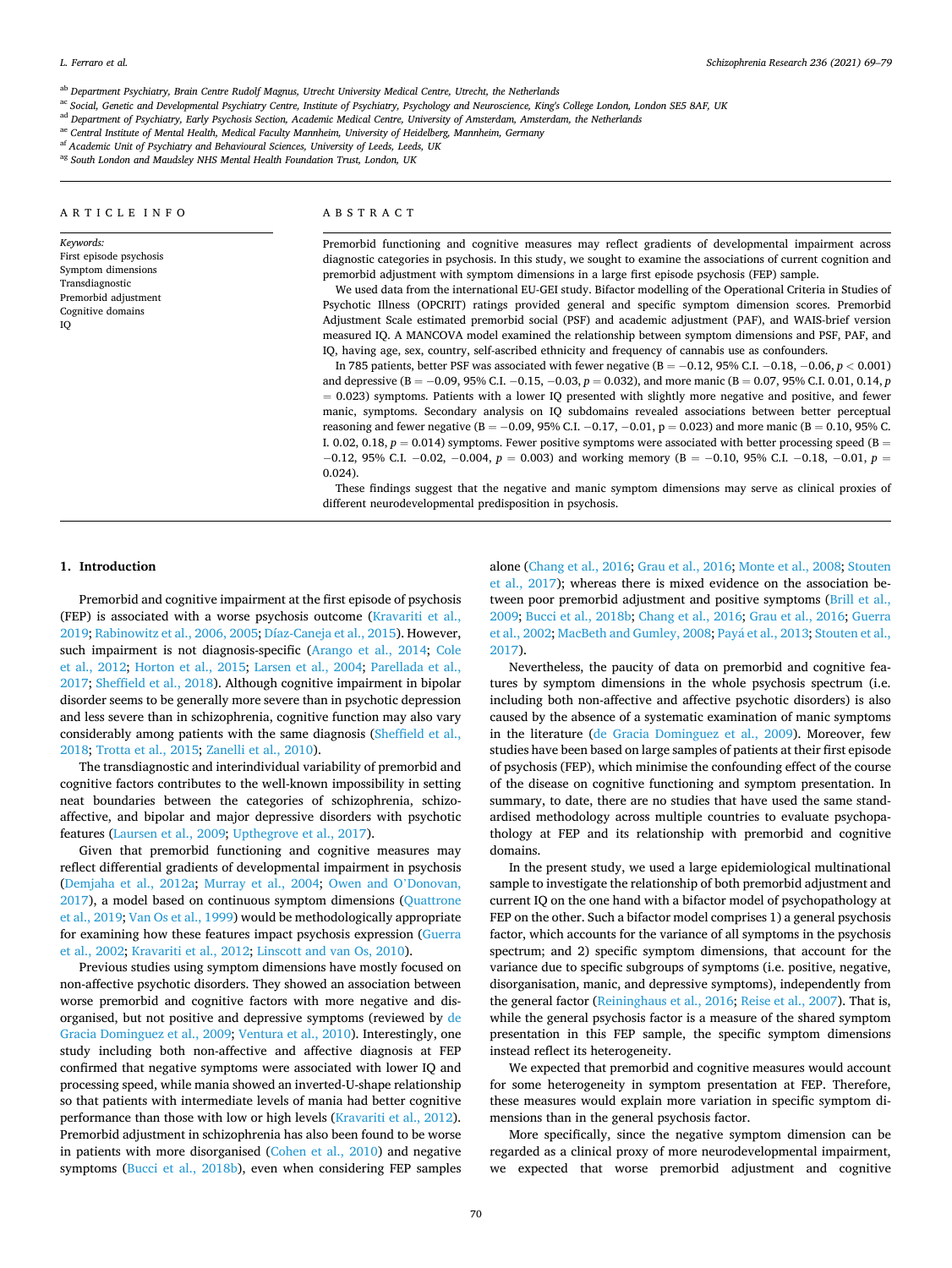functioning would be associated with more severe negative symptoms. Moreover, we examined if, as opposed to negative symptoms, the manic symptom dimension would indicate less neurodevelopmental impairment, and therefore associated with a better premorbid adjustment and current cognitive functioning.

#### **2. Methods**

#### *2.1. Study design*

Subjects were recruited between 01/05/2010 and 01/04/2015 across centres in five different European countries (UK, Italy, Spain, Netherlands, France) and Brazil, as part of *The European Network of National Schizophrenia Networks Studying Gene-Environment Interactions*  (EU-GEI) study ([http://www.eu-gei.eu/](http://www.eu-gei.eu/))) [\(CORDIS, 2019;](#page-8-0) [European](#page-8-0)  [Network of National Networks studying Gene-Environment Interactions](#page-8-0)  [in Schizophrenia \(EU-GEI\) et al., 2014](#page-8-0); [Gayer-Anderson et al., 2020](#page-8-0); [Jongsma et al., 2018;](#page-9-0) [van Os et al., 2008](#page-9-0)) with the overall aim to examine incidence rates and risk factors of psychotic disorders.

#### *2.2. Subjects*

Centrally trained researchers screened all potential FEP patients, presenting with a clinical diagnosis for an untreated FEP, even if longstanding, at the mental health services and residents in each catchment area. Since this was a sample of consenting patients derived from an incidence study, inclusion criteria were age 18-64 years and having received operationalised diagnosis of a psychotic disorder (ICD-10: F20- F33) from their clinicians, and confirmed by the researchers, through the Operational Criteria in Studies of Psychotic Illness (OPCRIT) system. Inter-rater reliability was regularly assessed throughout the study. Exclusion criteria were psychotic symptoms precipitated by acute intoxication (ICD10: F1X.5), psychosis due to another medical condition (ICD10: F09) ([World Health Organization, 1992](#page-10-0)), and a previous antipsychotic medication/prescription and/or previous contact with mental health services for psychosis. All local ethical committees approved the study [\(Gayer-Anderson et al., 2020;](#page-8-0) [Jongsma et al., 2018\)](#page-9-0).

## *2.3. Measures*

We collected sociodemographic data using the Medical Research Council (MRC) sociodemographic schedule ([Mallett et al., 2002\)](#page-9-0). Psychopathology was rated using the OPCRIT system, a 90-item semistructured interview, of which 59 items concern psychopathology [\(Mc-](#page-9-0)[Guffin et al., 1991](#page-9-0); [Williams et al., 1996](#page-10-0)). The estimation of general and specific symptom dimensions' scores was described in full in our previous study ([Quattrone et al., 2019](#page-10-0)) and summarised in the supplementary material. Briefly, the general psychosis factor score measured the covariance due to all psychopathology items, with stronger factor loadings from manic and delusional items. In parallel, the specific symptom dimension scores measured the remainder of variance due to subgroups of positive, negative, disorganisation, manic and depressive items.

IQ was assessed by an abbreviation of the Wechsler Adult Intelligence Scale–III (WAIS-III, ref), including four subtests: Digit Symbol Substitution (Processing Speed), Arithmetic (Working Memory), Block Design (Perceptual Reasoning) and Information (Verbal Comprehension) [\(Velthorst et al., 2013](#page-10-0)).

Nine dimensions from the Premorbid Adjustment Scale (PAS) ([Can](#page-8-0)[non-Spoor et al., 1982](#page-8-0); [Rabinowitz et al., 2007](#page-10-0)) assessed premorbid social (PSF) and academic (PAF) adjustment in two distinct developmental age-periods: childhood to age 11 and early adolescence (i.e. 12 to age 16) [\(Rabinowitz et al., 2002](#page-10-0); [van Mastrigt and Addington, 2002](#page-9-0)). PSF included social withdrawal (*<*11 and 12-16 years), peer relationships (*<*11 and 12-16 years), and ability to form socio-sexual relationships (designed from 12 to age 16 only). PAF included scholastic

performance (*<*11 and 12-16 years), and adaptation to school (*<*11 and 12-16 years) [\(Ferraro et al., 2019](#page-8-0)). IQ calculation and the PAS reduction of dimensions [\(Ferraro et al., 2019](#page-8-0)) included in these analyses were described in our previous studies, also summarised in the supplementary material.

Date of onset and weeks of untreated psychosis (DUP) were recorder by the Nottingham Onset Scale [\(Singh et al., 2005\)](#page-10-0). Thus, for retrospective interviews, we ensured that they referred to the pre-onset period [\(Gayer-Anderson et al., 2020\)](#page-8-0). A medication list was recorded, including antipsychotic (AP) treatment, codified as AP free/ 1 AP /more than 1 AP. The Cannabis Experience Questionnaire ( $CEQ_{EU-GEI}$ ) evaluated the frequency of cannabis use ([Di Forti et al., 2019](#page-8-0)).

The core assessment ([Gayer-Anderson et al., 2020\)](#page-8-0) was administered as soon as the patient was compliant; psychopathology was rated by clinicians referring to any symptoms experienced within the first month of FEP; the WAIS and other retrospective measures (such as PAS) were proposed when the patient mental state was stable, as confirmed by his/ her clinicians.

## *2.4. Statistical analysis*

The analysis was performed following two steps in SPSS 25 (IBM [Corporation, 2017\)](#page-9-0).

First, we used multivariable analysis of the covariance (MANCOVA) to test the difference in symptom dimensions (the output), based on concomitant discrete and continuous independent variables (age, sex, self-reported ethnicity [white, black, or other ethnicities], study country, PSF, PAF, and IQ scores), so that the relationships found between one dimension and the predictors accounted (a) for those between the others, (b) and the intra-individual correlation of the dimensions in their severity. Given our previous reports in the EU-GEI study of an association between frequency of lifetime cannabis use with more positive and fewer negative symptoms [\(Quattrone et al., 2020\)](#page-10-0), as well as better PSF and IQ [\(Ferraro et al., 2019, 2013\)](#page-8-0), we added this variable as an additional ordinal predictor (i.e. never use  $= 0$ ; occasional/less than daily use  $= 1$ ; daily use  $= 2$ ) ([Ferraro et al., 2019](#page-8-0)). Box's M test examined the covariance matrix, and effect size estimates were evaluated by Pillai's trace and partial eta squared.

Second, we aimed to investigate if any specific cognitive function had a stronger relationship with the outcome than others. Thus, exploratory post hoc analyses were run by follow-up ANCOVAs with IQ subtests, PSF, PAF as the independent predictors, and age, sex, selfreported ethnicity, and study country as confounders, and those symptom dimensions where IQ had an effect as the dependent variables (inserted once at a time). Moreover, we were interested to test frequency of cannabis use role in those specific symptom dimensions where it had an effect, and its interactions with premorbid adjustment and current IQ scores if appropriate (i.e., if both terms were predictive per se). All comparisons in MANCOVA and ANCOVAs were Bonferroni-adjusted and further corrected using the Benjamini-Hochberg (B–H) procedure, predetermining a 5% chance of a false discovery rate.

Following-up the [Kravariti et al. \(2012\)](#page-9-0) study, we used a post hoc curve estimation regression to explore whether the association between manic symptoms and cognitive performance followed a U-shape (quadratic) better than a linear relationship, based on Akaike and Bayesian Information Criteria (AIC and BIC).

Finally, we wanted to repeat the MANCOVA by including DUP and AP treatment as covariates, to avoid any influence of long-lasting symptomatology and pharmacotherapy on the relationship between the variables of interest.

## **3. Results**

#### *3.1. Descriptive characteristics*

785 out of 1130 FEP patients from the original sample [\(Di Forti et al.,](#page-8-0)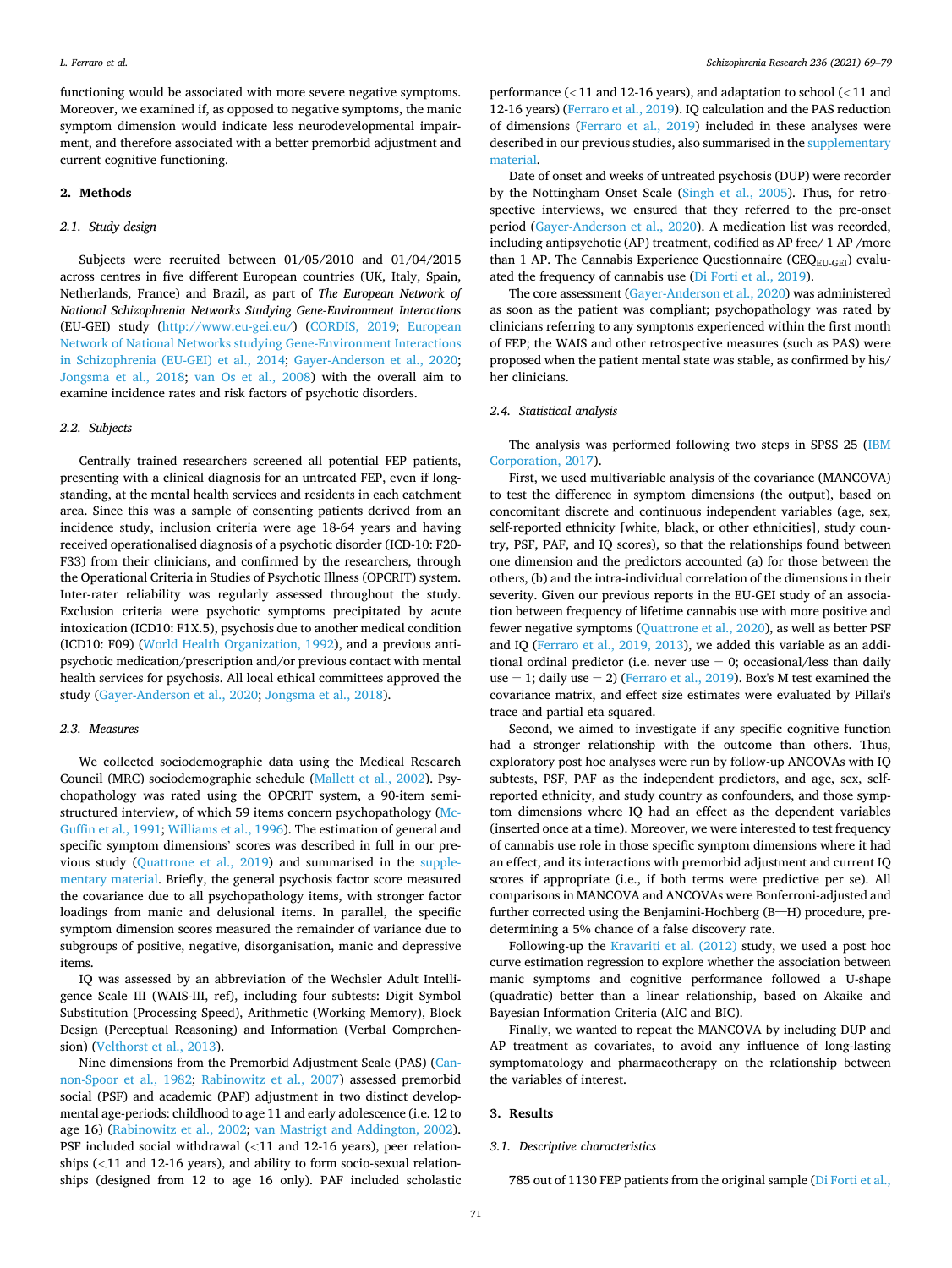[2019; Gayer-Anderson et al., 2020](#page-8-0)) had a complete set of information for symptom dimensions, IQ, PAF and PSF, and confounding and mediating variables. The subjects included in this sample were not different from the rest of the sample in terms of sex (61.3% males vs. 62.6% males,  $\chi^2(1) = 0.18$ ,  $p = 0.67$ ) and ethnicity (65.2% white vs. 58.8% white,  $\chi^2(2) = 4.73$ ,  $p = 0.09$ ), but they were younger (Mean 30.5 (sd = 10.3) vs. Mean 33 (sd = 11.1)), t(2,1128) = 3.7, *p <* 0.001). This sample had a lower proportion of patients from the UK (18.5%vs. 29.3% vs.) and Italy (11.8% vs. 27.2), as compared to the rest of the sample ( $\chi^2(5) = 94.8$ , p  $< 0.001$ .

The mean age of the sample was 30.5 years ( $sd = 10.3$ ), and the majority of the subjects were male (61.3% [*N* = 481]), white (65.2% [*N*  = 512]), unemployed (56.7% [*N* = 445]), single (64.5% [*N* = 506]), and living with their parents or another family (58.1% [*N* = 456]) at the time of the interview.  $42.7\%$  ( $N = 335$ ), had a first-level (professional, Alevel) education. Supplementary Table 1 mean IQ of the study sample was 85.5 (sd = 18.1), and 66% ( $N = 518$ ) of the subjects had used cannabis in their lifetime (Table 1). 75.5% ( $N = 593$ ) of the patients received a diagnosis of "non-affective psychosis"  $(32.3\%, N = 253)$ schizophrenia) as detailed in Supplementary Table 1. Supplementary Table 2 describes the crude correlations between symptom dimensions and premorbid adjustment and current cognitive functioning.

## *3.2. Predictive model for symptom dimensions by premorbid adjustment and cognition*

The MANCOVA analysis showed that IQ [Pillai =  $0.019$ , F(6, 765) = 2.52;  $p = 0.020$ ; partial  $n^2 = 0.0191$  and premorbid social impairment (PSF) [Pillai = 0.032, F(6, 765) = 4.26;  $p < 0.001$ ; partial  $n^2 = 0.0321$ had an overall discriminant effect of a small magnitude on symptom dimensions, whereas academic premorbid impairment (PAF) did not [Pillai = 0.007, F(6, 765) = 0.93;  $p = 0.468$ ; partial  $\eta^2 = 0.007$ ]

#### **Table 1**

Descriptive characteristics of the sample.

| Country, N (%)                            |      |        |
|-------------------------------------------|------|--------|
| UK                                        | 145  | (18.5) |
| Netherlands                               | 167  | (21.3) |
| Spain                                     | 168  | (21.4) |
| France                                    | 64   | (8.2)  |
| Italy                                     | 93   | (11.8) |
| Brazil                                    | 148  | (18.9) |
| Age, Mean (sd)                            | 30.5 | (10.3) |
| Gender, N (%)                             |      |        |
| Males                                     | 481  | (61.3) |
| Females                                   | 304  | (38.7) |
| Self-reported ethnicity, N (%)            |      |        |
| White                                     | 512  | (65.2) |
| Black                                     | 117  | (14.9) |
| Other                                     | 156  | (19.9) |
| Occupation, N (%)                         |      |        |
| Employed, student                         | 327  | (41.7) |
| Unemployed, economically inactive         | 445  | (56.7) |
| Education, N (%)                          |      |        |
| University and post-graduated             | 130  | (16.6) |
| First-level (job related, A-level)        | 335  | (42.7) |
| Compulsory education                      | 206  | (26.2) |
| No education                              | 110  | (14.0) |
| Relationship Status, N (%)                |      |        |
| Married, in a steady relationship         | 229  | (29.2) |
| Divorced, separated, widowed              | 48   | (6.1)  |
| Single                                    | 506  | (64.5) |
| Living Status, N (%)                      |      |        |
| Partner, with children, friends           | 210  | (26.8) |
| Alone                                     | 112  | (14.3) |
| Parents, other family, other              | 456  | (58.1) |
| Lifetime frequency of cannabis use, N (%) |      |        |
| Never                                     | 267  | (34.0) |
| Occasionally                              | 274  | (34.9) |
| Everyday                                  | 244  | (31.1) |
| IQ, Mean (sd)                             | 85.5 | (18.1) |

| Table 2                                                |
|--------------------------------------------------------|
| Multivariate tests discriminant effects <sup>a</sup> . |

| Effect                       | Pillai's<br>Trace | F     | df | Error<br>df | p-Value    | Partial<br>$\eta^2$ |
|------------------------------|-------------------|-------|----|-------------|------------|---------------------|
| Intercept                    | 0.04              | 5.253 | 6  | 765         | ${<}0.001$ | 0.04                |
| Country                      | 0.321             | 8.8   | 30 | 3845        | < 0.001    | 0.064               |
| Gender                       | 0.019             | 2.49  | 6  | 765         | 0.022      | 0.019               |
| Ethnicity                    | 0.029             | 1.872 | 12 | 1532        | 0.034      | 0.014               |
| Age                          | 0.051             | 6.912 | 6  | 765         | < 0.001    | 0.051               |
| <b>PSF</b>                   | 0.032             | 4.266 | 6  | 765         | < 0.001    | 0.032               |
| PAF                          | 0.007             | 0.937 | 6  | 765         | 0.468      | 0.007               |
| IQ                           | 0.019             | 2.527 | 6  | 765         | 0.02       | 0.019               |
| Frequency of<br>cannabis use | 0.027             | 1.763 | 12 | 1532        | 0.049      | 0.014               |

 $^{\rm a}$  Design: Intercept + country + gender + ethnicity + age + PSF + PAF + IQ + frequency of cannabis use.

#### (Table 2).

Positive symptoms were slightly more common in individuals with lower IQ (B = -0.005, 95% C.I. -0.01, 0.0, *p* = 0.033). Negative symptoms were associated with lower IQ, although the magnitude of the association was very small (B = -0.005, 95% C.I. -0.01, -0.001,  $p =$ 0.014), and with worse PSF (B = -0.12, 95% C.I. -0.18, -0.06, p *<* 0.001). By contrast, manic symptoms were slightly more common in patients with higher IQ (B = 0.005, 95% C.I. 0.0004, 0.009, p = 0.03), and better PSF (B = 0.07, 95% C.I. 0.14, 0.01, *p* = 0.023). Depressive symptoms were more common in individuals with lower PSF ( $B = -0.09$ , 95% C.I.  $-0.15$ ,  $-0.03$ ,  $p = 0.032$ ). Finally, we did not observe an association between IQ and/or PSF with the general psychosis factor or the disorganisation symptom dimensions ([Table 3](#page-4-0)).

A small effect on the model was observed for cannabis use on symptom dimensions [Pillai = 0.027, F(12, 1532) = 1.76; *p* = 0.049; partial  $\eta^2 = 0.014$ ] (Table 1). Specifically, positive symptoms were higher in individuals with daily use of cannabis, compared with never (B = − 0.270, 95% C.I. − 0.478, − 0.061, *p* = 0.011) and occasional users (B = − 0.256, 95% C.I. − 0.442, − 0.07, *p* = 0.007). Other variables' effects are described in the supplementary material.

A post hoc exploratory analysis was performed removing IQ from the predictors to examine whether the lack of association between PAF and the scores on any of the symptom dimensions was due to the current cognitive measures in the model, but this was not the case [Pillai  $=$ 0.012, (6, 766) = 1.5;  $p = 0.168$ ; partial  $\eta^2 = 0.012$ ].

A longer DUP was associated with more positive symptoms (*r* = 0.170,  $p < 0.001$  and with lower scores at the general symptom dimension ( $r = -0.124$ ,  $p = 0.001$ ). Moreover, a longer DUP correlated with lower PSF ( $r = -0.124$ ,  $p = 0.001$ ), but not with differences in IQ ( $r$  $= 0.005$ ,  $p = 0.901$ ). However, the results described above did not change when adjusted by the DUP and the number of AP taken at the interview time (see supplementary material).

## *3.3. The specific effect of IQ subtests on symptom dimensions*

We then examined the effect of processing speed, working memory, perceptual reasoning, and verbal comprehension on negative, manic and positive dimensions, with the additional confounder effect of frequency of cannabis use on the positive symptom dimension only.

Associations of small magnitude were observed for perceptual reasoning with a lower score on the negative symptom dimension  $(B =$ − 0.09, 95% C.I. − 0.17, − 0.01, *p* = 0.023) and a higher score on the manic symptom dimension ( $B = 0.10$ , 95% C.I. 0.02, 0.18,  $p = 0.014$ ). In a post hoc analysis, we found that the quadratic term  $(AIC =$ 2266.346; BIC = 2317.972) did not improve the model compared with the linear one (AIC = 2265.142; BIC = 2316.768). Thus, we maintained the assumption of a linear relationship between manic symptoms and perceptual reasoning.

Associations of small magnitude were also observed for worse processing speed (B =  $-0.12$ , 95% C.I.  $-0.02$ , 0.004,  $p = 0.003$ ) and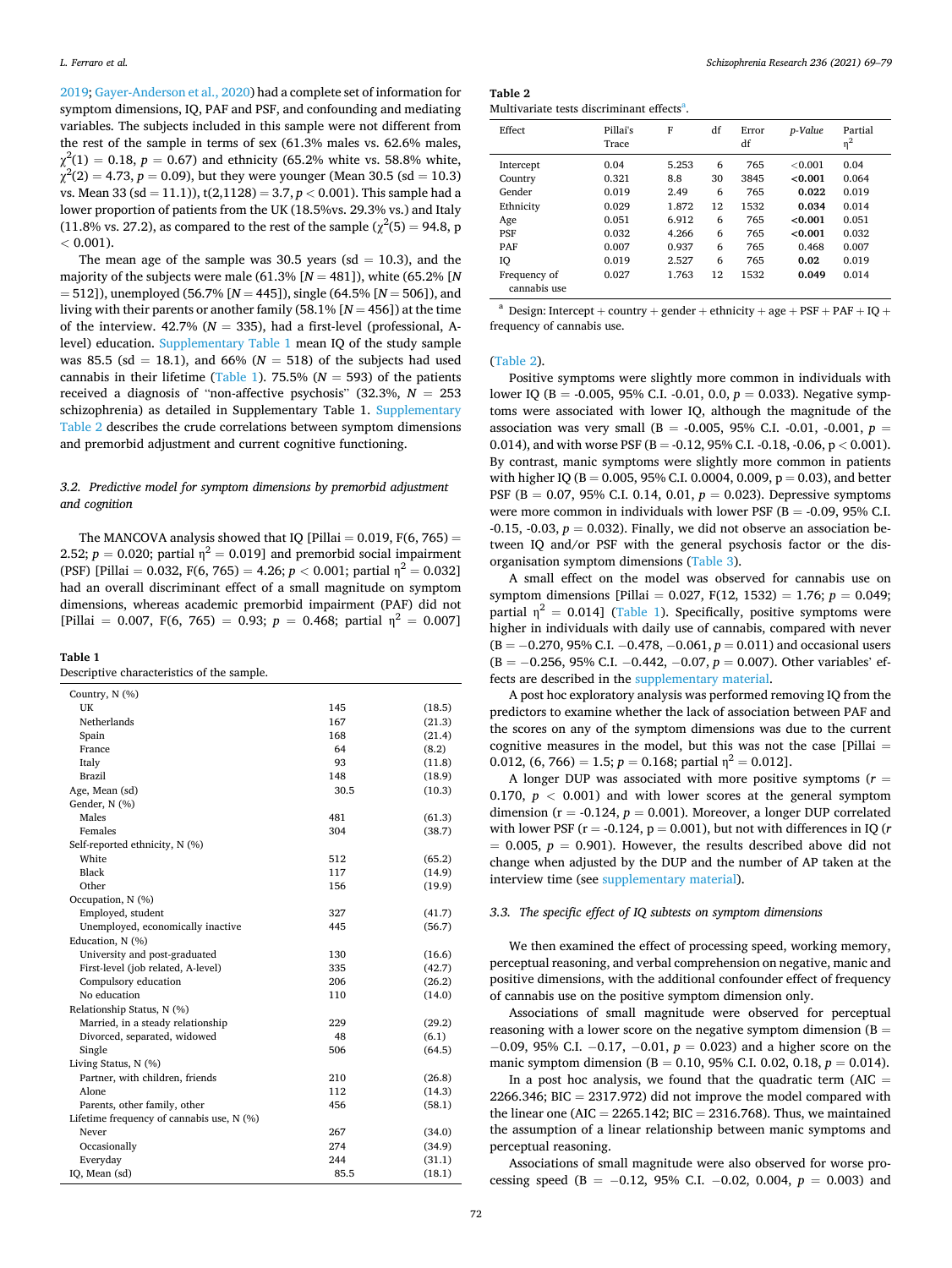#### <span id="page-4-0"></span>**Table 3**

Parameter estimates in the predictive model for symptom dimensions by PSF, PAF and IQ.

| Dependent variable     | Parameter <sup>a</sup>  | B        | <b>SE</b> | t        | p-Value | 95% C.I.    |                    | Partial Eta <sup>2</sup> |
|------------------------|-------------------------|----------|-----------|----------|---------|-------------|--------------------|--------------------------|
|                        |                         |          |           |          |         | Lower Bound | <b>Upper Bound</b> |                          |
| <b>GENERAL</b>         | Intercept               | 0.049    | 0.205     | 0.24     | 0.81    | $-0.353$    | 0.451              | 0.000                    |
|                        | PSF                     | 0.047    | 0.027     | 1.707    | 0.088   | $-0.007$    | 0.101              | 0.004                    |
|                        | PAF                     | 0.042    | 0.031     | 1.339    | 0.181   | $-0.019$    | 0.103              | 0.002                    |
|                        | IQ                      | $-0.001$ | 0.002     | $-0.536$ | 0.592   | $-0.005$    | 0.003              | 0.000                    |
|                        | Daily vs never use      | $-0.1$   | 0.082     | $-1.216$ | 0.224   | $-0.262$    | 0.061              | 0.002                    |
|                        | Daily vs occasional use | $-0.078$ | 0.073     | $-1.068$ | 0.286   | $-0.222$    | 0.066              | 0.001                    |
| <b>POSITIVE</b>        | Intercept               | 0.313    | 0.264     | 1.187    | 0.236   | $-0.205$    | 0.832              | 0.002                    |
|                        | PSF                     | $-0.041$ | 0.035     | $-1.155$ | 0.248   | $-0.11$     | 0.029              | 0.002                    |
|                        | PAF                     | $-0.04$  | 0.04      | $-0.984$ | 0.325   | $-0.119$    | 0.039              | 0.001                    |
|                        | IQ                      | $-0.005$ | 0.002     | $-2.133$ | 0.033   | $-0.01$     | 0.000              | 0.006                    |
|                        | Daily vs never use      | $-0.27$  | 0.106     | $-2.539$ | 0.011   | $-0.478$    | $-0.061$           | 0.008                    |
|                        | Daily vs occasional use | $-0.256$ | 0.095     | $-2.705$ | 0.007   | $-0.442$    | $-0.07$            | 0.009                    |
| <b>NEGATIVE</b>        | Intercept               | 0.383    | 0.243     | 1.577    | 0.115   | $-0.094$    | 0.859              | 0.003                    |
|                        | PSF                     | $-0.124$ | 0.033     | $-3.821$ | 0.000   | $-0.188$    | $-0.06$            | 0.019                    |
|                        | PAF                     | $-0.033$ | 0.037     | $-0.89$  | 0.374   | $-0.105$    | 0.04               | 0.001                    |
|                        | IQ                      | $-0.005$ | 0.002     | $-2.452$ | 0.014   | $-0.01$     | $-0.001$           | 0.008                    |
|                        | Daily vs never use      | 0.19     | 0,098     | 1.946    | 0.052   | $-0.002$    | 0.381              | 0,005                    |
|                        | Daily vs occasional use | 0.018    | 0,087     | 0.202    | 0.84    | $-0.153$    | 0.188              | $\mathbf{0}$             |
| <b>DISORGANIZATION</b> | Intercept               | 0.458    | 0.238     | 1.924    | 0.055   | $-0.009$    | 0.926              | 0.005                    |
|                        | PSF                     | $-0.056$ | 0.032     | $-1.746$ | 0.081   | $-0.118$    | 0.007              | 0.004                    |
|                        | PAF                     | 0.041    | 0.036     | 1.132    | 0.258   | $-0.03$     | 0.112              | 0.002                    |
|                        | IQ                      | $-0.003$ | 0.002     | $-1.497$ | 0.135   | $-0.008$    | 0.001              | 0.003                    |
|                        | Daily vs never use      | $-0.09$  | 0.096     | $-0.936$ | 0.349   | $-0.278$    | 0.098              | 0.001                    |
|                        | Daily vs occasional use | $-0.072$ | 0.085     | $-0.843$ | 0.4     | $-0.239$    | 0.096              | 0.001                    |
| <b>MANIA</b>           | Intercept               | 0.365    | 0.246     | 1.485    | 0.138   | $-0.118$    | 0.848              | 0.003                    |
|                        | PSF                     | 0.075    | 0.033     | 2.275    | 0.023   | 0.01        | 0.14               | 0.007                    |
|                        | PAF                     | $-0.014$ | 0.037     | $-0.374$ | 0.709   | $-0.088$    | 0.06               | 0.000                    |
|                        | IQ                      | 0.005    | 0.002     | 2.172    | 0.03    | 0.000       | 0.009              | 0.006                    |
|                        | Daily vs never use      | $-0.161$ | 0.099     | $-1.628$ | 0.104   | $-0.355$    | 0.033              | 0.003                    |
|                        | Daily vs occasional use | 0.038    | 0,088     | 0.436    | 0.663   | $-0.135$    | 0.212              | $\mathbf{0}$             |
| <b>DEPRESSION</b>      | Intercept               | $-0.244$ | 0.236     | $-1.033$ | 0.302   | $-0.708$    | 0.22               | 0.001                    |
|                        | PSF                     | $-0.093$ | 0.032     | $-2.941$ | 0.003   | $-0.155$    | $-0.031$           | 0.011                    |
|                        | PAF                     | 0.013    | 0.036     | 0.37     | 0.712   | $-0.057$    | 0.084              | 0.000                    |
|                        | IQ                      | $-0.002$ | 0.002     | $-1.122$ | 0.262   | $-0.007$    | 0.002              | 0.002                    |
|                        | Daily vs never use      | 0.058    | 0,095     | 0.612    | 0.541   | $-0.128$    | 0.245              | $\Omega$                 |
|                        | Daily vs occasional use | 0.065    | 0,085     | 0.765    | 0.444   | $-0.101$    | 0.231              | 0.001                    |

Gender, Age, ethnicity and Country parameters are showed in the Supplementary Table 4.

working memory (B = -0.10, 95% C.I. -0.18, -0.01, *p* = 0.024) and a higher score on the positive symptom dimension.

Higher frequency of cannabis use was moderately associated with higher positive symptom scores (never vs daily use  $=$  B  $=$  0.25, 95% CI 0.04, 0.46,  $p = 0.016$ ; occasional vs daily use = B = 0.24, 95% CI 0.05,  $0.42, p = 0.010$ .

We found evidence for a positive symptom-by-cannabis use interaction effect, suggesting that processing speed is differently associated with positive symptoms, depending on frequency of cannabis-use (F(2,  $767$ ) = 3.1,  $p = 0.047$ , partial  $\eta^2 = 0.008$ ). Specifically, cannabis dailyusers had more positive symptoms than never-  $(B = 0.273, 95\% \text{ C.I.})$ 0.02, 0.52,  $p = 0.030$ ) and occasional users (B = 0.245, 95% C.I. 0.019, 0.47,  $p = 0.029$ ), regardless of their processing speed scores. However, within the group of occasional cannabis users, positive symptoms were fewer when processing speed deficits were less pronounced ( $B = -0.22$ , 95% C.I.  $-0.4$ ,  $-0.03$ ,  $p = 0.017$ , partial  $\eta^2 = 0.007$ ) (Supplementary-Fig. 1).

## **4. Discussion**

First, we found that premorbid social functioning was independently associated with specific patterns of symptom presentation. FEP patients with lower levels of social adjustment presented with more negative and depressive symptoms, whereas those with higher levels of social adjustment presented with more manic symptoms.

Second, we found an independent, small association between IQ and symptom dimensions. Specifically, patients with current lower IQ presented with slightly more negative and positive symptoms and fewer manic symptoms compared with those with higher IQ scores. However,

these associations were of small magnitude.

Third, when considering IQ sub-tests, we found that specific cognitive sub-domains drove the association between IQ and symptom presentation. That is, while lower processing speed and working memory were associated with more positive symptoms, lower perceptual reasoning was associated with more negative and fewer manic symptoms.

## *4.1. Manic and negative symptoms*

Our findings are congruent with previous studies focused on individuals at risk for psychosis ([Tarbox et al., 2013](#page-10-0)) and around the onset of first psychosis. (Payá [et al., 2013](#page-9-0); [Chang et al., 2013;](#page-8-0) Horton et al., [2015\)](#page-9-0), suggesting that variation in cognitive and premorbid social features is associated with different early trajectories of premorbid adjustment.

In our study, higher IQ and better premorbid sociability were associated with more manic symptoms and fewer negative symptoms, which is in line with the suggested heterogeneity in neurodevelopmental predisposition in psychosis. Indeed, negative symptoms at FEP are often considered a marker of early developmental impairment ([Murray and](#page-9-0)  [Castle, 1991](#page-9-0)).

When considering diagnoses, more severe neurodevelopmental impairment has been extensively reported in schizophrenia than in bipolar disorders ([Allardyce et al., 2007](#page-7-0); [Bucci et al., 2018a](#page-8-0); [Koenen et al.,](#page-9-0)  [2009;](#page-9-0) [Mollon et al., 2018](#page-9-0); [Torrent et al., 2018](#page-10-0); [Trotta et al., 2015](#page-10-0)). Altogether, these elements support the hypothesis of a continuous distribution of neurodevelopmental impairment across the psychosis spectrum and within disorders; to some extent, the categories of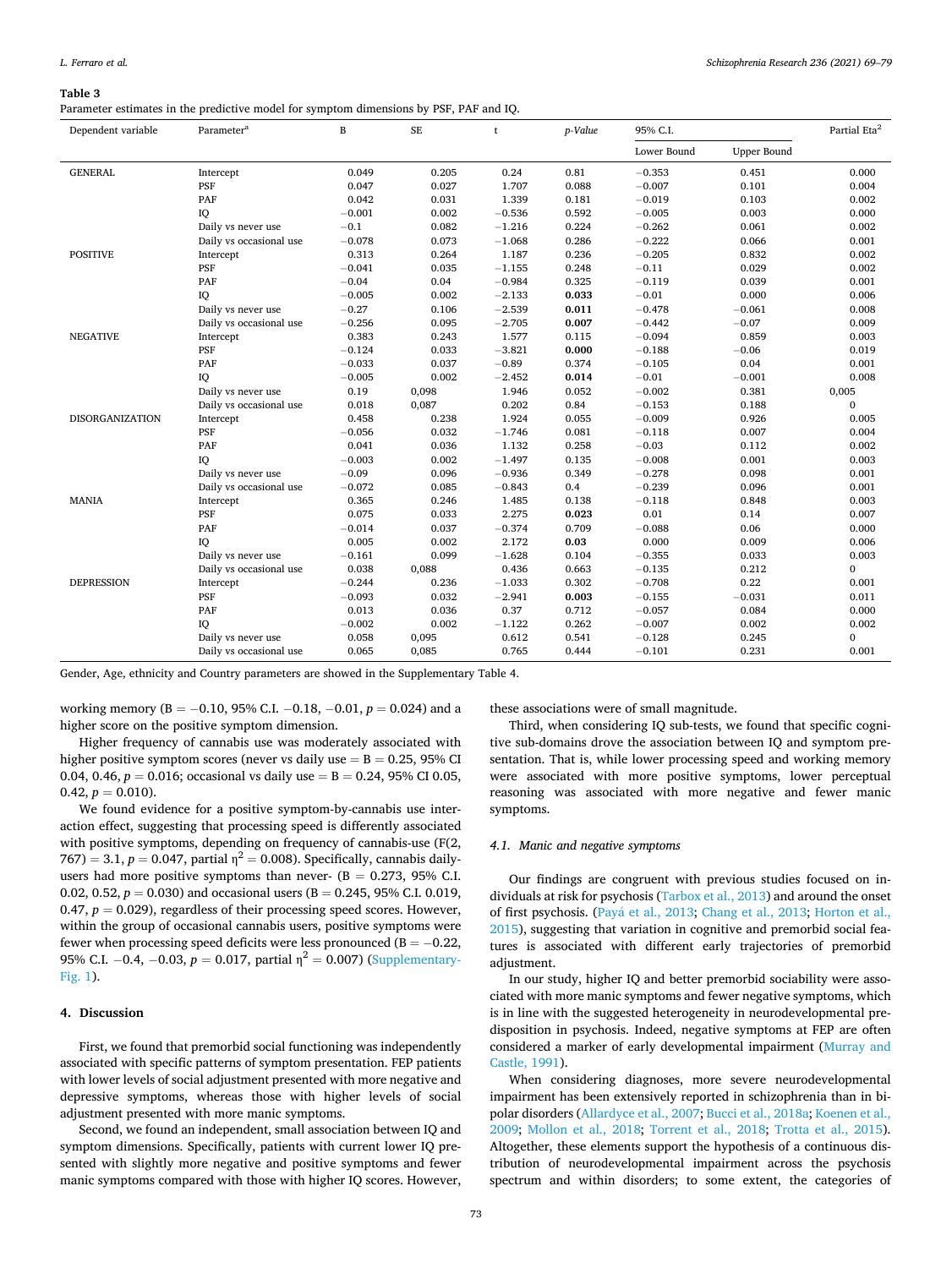schizophrenia and bipolar disorder might approximately catch the high and low extremes of this distribution [\(Arango et al., 2014;](#page-7-0) [Demjaha](#page-8-0)  [et al., 2012b](#page-8-0); [Murray et al., 2004; Parellada et al., 2017\)](#page-9-0).

The association between IQ and negative and manic dimensions was largely driven by the perceptual-reasoning domain, which is related to perceptual abnormalities ([Morita et al., 2019](#page-9-0); [Silverstein and Keane,](#page-10-0)  [2011\)](#page-10-0) and to the speed of thinking process [\(Scheiber et al., 2017](#page-10-0)), which is accelerated in manic episodes and decelerated in negative states. Perceptual-reasoning is also considered a proxy of 'general ability index' of intelligence, able to overcome subjects' linguistic problems ([Green](#page-9-0)  [et al., 2008\)](#page-9-0), and it is generally more impaired in schizophrenia compared with other psychotic disorders.

We reported this association using a delimited negative symptom dimension composed of restrictive and blunted affect and poverty of speech.

These findings are in line with one previous report on FEP patients concerning negative and manic symptoms ([Kravariti et al., 2012](#page-9-0)). However, unlike [Kravariti et al. \(2012\),](#page-9-0) we did not find an inverse Ushape relationship between cognition and manic symptoms. Of note, we choose to do not exclude patients with IQ *<* 70; this contributed to lower the median IQ of the sample, but it made our findings reflecting the real clinical practice.

#### *4.2. Positive symptoms*

Positive symptoms were associated with lower current IQ but not with worse premorbid adjustment. This relationship was driven by lower processing speed and worse working memory, which are wellrecognised early neuropsychological markers of schizophrenia [\(Dick](#page-8-0)[inson et al., 2007; Forbes et al., 2009](#page-8-0); [Lee and Park, 2005;](#page-9-0) [Silver et al.,](#page-10-0)  [2003\)](#page-10-0). On the other hand, a deficit in working memory has been reported both in individuals with schizophrenia and bipolar disorder currently experiencing auditory verbal hallucinations [\(Jenkins et al.,](#page-9-0)  [2018\)](#page-9-0) that may be linked to dysfunctions in verbal memory encoding ([Gisselgård et al., 2014\)](#page-9-0).

Processing speed may relate to a broad range of cognitive dysfunctions, more than merely low-speed ([Ayesa-Arriola et al., 2016](#page-7-0); [Rodrí](#page-10-0)guez-Sánchez et al., 2007), and it implies encoding abilities as well ([Mathias et al., 2017](#page-9-0)).

Indeed, these cognitive sub-domains are probably associated to fluid intelligence [\(Fry and Hale, 2000;](#page-8-0) [Neisser et al., 1996](#page-9-0); [Yuan et al., 2006](#page-10-0)), and their functioning increases in concert as the effect of the cognitivedevelopmental cascade [\(Fry and Hale, 2000\)](#page-8-0). Thus, their dysfunction might precede or be contextual to the diagnosis and can contribute to the aberrant coding typical of positive symptoms ([Freeman et al., 2014](#page-8-0); [Laloyaux et al., 2018](#page-9-0); [Zhu et al., 2018](#page-10-0)). Given the result of our supplementary analysis, including the effect of AP medication, it is unlikely that these results are related to the use of antipsychotics at the time of the interview.

Of note, fluid intelligence is not only state-, but also and traitdependent. Hence, we cannot firmly establish a causal direction of this association between positive symptoms and lower processing speed and general IQ. However, more insight on it can derive from the interactive effects of patterns of cannabis use.

The frequency of cannabis use was associated with more prominent positive symptoms at FEP ([Ringen et al., 2016; Seddon et al., 2016\)](#page-10-0), in a dose-response effect ([Quattrone et al., 2020\)](#page-10-0). Particularly, we found an interaction between cannabis use and processing speed in predicting positive symptoms in the group of occasional cannabis users. Such a group of patients may present with the most cognitively-related positive symptoms, i.e. being not related to neurodevelopmental impairment, compared with never users ([Ferraro et al., 2019\)](#page-8-0), as well as to longlasting or residual effects of cannabis use, compared with daily users ([Quattrone et al., 2020](#page-10-0)) (see supplementary material). Therefore, it is intriguing to speculate whether cannabis use could be considered as a transdiagnostic proxy of less neurodevelopmental impairment in psychotic disorders. Notably, never users presented with the lowest positive symptoms, regardless of their processing speed abilities, in line with the finding of a predominance of negative symptoms in this subgroup ([Pope et al., 2021; Quattrone et al., 2020\)](#page-10-0).

## *4.3. Depressive symptoms*

Worse premorbid sociability but not current cognition was associated with depressive symptoms, in line with previous studies ([Tarbox](#page-10-0)  [et al., 2012\)](#page-10-0). These findings support a difference between mood downregulation and flat affect, the second being more a cognitively-related deficit in the emotion-processing, while depressive symptom dimension in psychosis could be part of a motivational impairment, independent from negative symptoms [\(Culbreth et al., 2018\)](#page-8-0), which needs further attention from both a research and clinical point of view ([Upthegrove et al., 2017](#page-10-0)).

## *4.4. Disorganised symptoms*

Disorganisation is often indicative of a lower psychosocial functioning [\(Minor et al., 2015; Minor and Lysaker, 2014\)](#page-9-0); however, in our sample, we did not find any relationship of current cognitive characteristics and premorbid adjustment with disorganisation symptoms at FEP. Consistent with previous literature ([Díaz-Caneja et al., 2015; Drake](#page-8-0)  [et al., 2016; Galderisi et al., 2012;](#page-8-0) [Morgan et al., 2008;](#page-9-0) [Petruzzelli et al.,](#page-10-0)  [2018\)](#page-10-0), men in our sample showed more disorganised and negative symptoms than women; furthermore, an earlier age-of-onset was related to more disorganised and negative and fewer depressive symptoms, in line with hypothesised sex-related neurodevelopmental characteristics of psychosis ([Murray and Castle, 1991;](#page-9-0) Riecher-Rössler and Häfner, [2000; Seeman, 1997](#page-10-0)).

## *4.5. General psychosis factor*

Finally, we found that the general psychosis factor was not associated with cognitive and premorbid features. This firstly suggests that current cognitive characteristics and premorbid adjustment at FEP may reflect specific symptom-developmental predisposition as opposed to unspecific, common psychopathology. Moreover, this finding should be put in the context of the general factor conceptualisation in the EU-GEI FEP sample [\(Quattrone et al., 2019](#page-10-0)), where the identified general psychosis factor catch the shared characteristics across diagnostic categories of non-affective and affective psychosis [\(Quattrone et al., 2019](#page-10-0)). Of note, the conceptualisation of a general factor in our sample, and its relationship with cognitive and premorbid features, may be different from samples that include all psychiatric diagnoses [\(Kotov et al., 2020](#page-9-0)), or the general population [\(Caspi et al., 2020](#page-8-0); [Murphy et al., 2020\)](#page-9-0). In such scenarios, the general factor reflects a wider range of symptoms than psychosis, and it may therefore serve as a more general index of psychopathology.

## **5. Limitations**

This study has two main limitations. First, we used a narrow negative symptom dimension due to the limited coverage of negative symptoms of the OPCRIT ([Quattrone et al., 2019](#page-10-0)). Still, our findings are in line with previous literature, and they are, overall, coherent with a developmental risk model of psychosis [\(Murray et al., 2017\)](#page-9-0). Second, we cannot exclude some extent of recall bias in referring to premorbid adjustment using the PAS. However, the PAS is the most validated tool for measuring premorbid adjustment in patients who have been diagnosed with a psychotic disorder ([Brill et al., 2008](#page-8-0); [Rabinowitz et al., 2007](#page-10-0)). Finally, our PAS measures stop at age 16 (early adolescence), to prevent overlap with illness onset, while previous studies reported the most significant deterioration between 16 and 18 years (late adolescence) for the academic factor (PAF) ([Allen et al., 2013;](#page-7-0) [Strauss et al., 2012\)](#page-10-0). This could be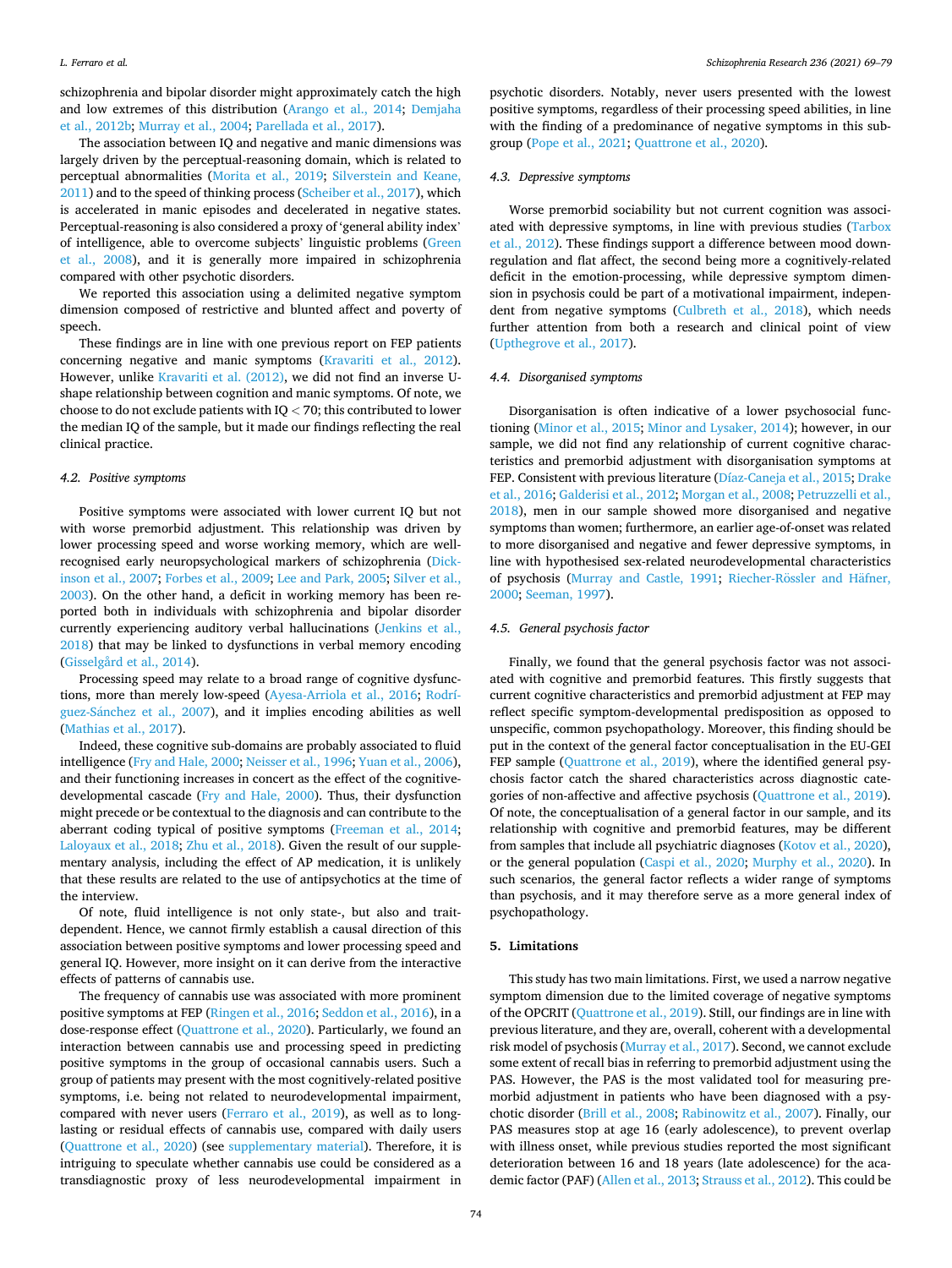responsible for the counterintuitive finding of a lack of association between a worse PAF and symptomatological markers of neurodevelopmental impairment, such as negative or depressive symptoms. On the other hand, one of these studies [\(Strauss et al., 2012](#page-10-0)) reported a greater premorbid PAF impairment in those with less PSF deficiency, thus suggesting a non-linear association between these two factors. Third, this is a multinational study and, as expected, we observed differences in symptom dimension scores across countries. We consider these differences as reflecting the genuine variation of psychopathology in different contexts. Indeed, all researchers underwent a psychopathology OPCRIT rating and inter-rater reliability was calculated before and during the study. Moreover, country, used as a confounder, did not affect our main findings, which are in turn more generalizable due to the multinational design of the EU-GEI study.

#### **6. Conclusions**

Our findings support the use of symptom dimensions in psychosis research and clinical practice. Indeed, the plausibility of such continuous phenotypes depends on both their validity and the degree of useful information that can be derived by their examination.

From a research perspective, we evaluated a dimensional symptomdevelopmental model of psychosis. In our sample, cognitive abilities and premorbid functioning contributed to the heterogeneous expression of psychosis at FEP. Assuming that dysfunction in current cognitive and premorbid social abilities are indicative of more neurodevelopment impairment in psychosis, we may speculate that our findings reflect the existence of different neurodevelopmental predispositions in psychosis, resulting in differential symptomatology at FEP.

From a clinical perspective, the identification of premorbid and cognitive features associated with symptom presentation may be relevant to overcome certain issues with psychiatric nosology. In addition to the traditional diagnoses, mental health professionals should be encouraged to formulate enhanced clinical impressions, integrating their evaluation of symptoms at FEP with information on personal history and cognitive functioning. Our findings suggest that premorbid academic poor adjustment could be a less sensitive risk-factor than an early social poor adjustment, which would require further attention and consideration in future studies, where the use of both these measured would be highly recommended.

#### **CRediT authorship contribution statement**

Authors LF and DQ designed the study and wrote the protocol, they made statistical analyses and wrote the first draft of the manuscript. Authors CLC, TSG, GT, FS, CS, GM and LS helped with the literature searches and the revision of the manuscript.

Authors DLB, CA, MB, EV, PBJ, CM, HEJ, JBK, ST, PML, JPS, IT, RM, JVO, EV, LdH, AGC, MDF provided valuable feedback on previous versions and approved the final manuscript. RMM provided his valuable feedback, supervised on previous versions and approved the final manuscript.

## **Role of the funding source**

The funding sources had no involvement in the conduct of the research and preparation of the article, in study design, in the collection, analysis and interpretation of data; in the writing of the report; and in the decision to submit the article for publication.

## **Declaration of competing interest**

The authors have no conflicts of interest to declare in relation to the work presented in this paper.

#### **Acknowledgements**

The EU-GEI Study is funded by grant agreement HEALTH-F2-2010- 241909 (Project EU-GEI) from the European Community's Seventh Framework Programme, and Grant 2012/0417-0 from the São Paulo Research Foundation. DQ's research was supported by a Guarantors of Brain post-doctoral clinical fellowship. The work was further funded by: Clinician Scientist Medical Research Council fellowship (project reference MR/M008436/1) to MDF.

The European Network of National Schizophrenia Networks Studying Gene–Environment Interactions (EU-GEI) WP2 Group non-author members include: (Department of Health Service and Population Research, Institute of Psychiatry, Psychology and Neuroscience (IoPPN), King's College London, De Crespigny Park, Denmark Hill, London SE5 8AF, UK), Stephanie Beards (Department of Health Service and Population Research, Institute of Psychiatry, Psychology and Neuroscience (IoPPN), King's College London, De Crespigny Park, Denmark Hill, London SE5 8AF, UK), Simona A. Stilo (Department of Psychosis Studies, Institute of Psychiatry, Psychology and Neuroscience (IoPPN), King's College London, De Crespigny Park, Denmark Hill, London SE5 8AF, UK), Mara Parellada (Department of Child and Adolescent Psychiatry, Hospital General Universitario Gregorio Marañón, School of Medicine, Universidad Complutense, Investigación Sanitaria del Hospital Gregorio Marañón (IiSGM), Centro de Investigación Biomédica en Red de Salud Mental (CIBERSAM), Madrid, Spain), Pedro Cuadrado (Villa de Vallecas Mental Health Department, Villa de Vallecas Mental Health Centre, Hospital Universitario Infanta Leonor/Hospital Virgen de la Torre, Madrid, Spain), José Juan Rodríguez Solano (Puente de Vallecas Mental Health Department, Hospital Universitario Infanta Leonor/Hospital Virgen de la Torre, Centro de Salud Mental Puente de Vallecas, C/Peña Gorbea 4, 28018 Madrid, Spain), Angel Carracedo (Fundación Pública Galega de Medicina Xenómica, Hospital Clínico Universitario, Choupana s/n, 15782 Santiago de Compostela, Spain), David Fraguas MD, PhD, Department of Child and Adolescent Psychiatry, Hospital General Universitario Gregorio Marañón, CIBERSAM, IiSGM, School of Medicine, Universidad Complutense, Madrid, Spain), Alvaro Andreu-Bernabeu MD, Department of Child and Adolescent Psychiatry, Hospital General Universitario Gregorio Marañón, CIBERSAM, IiSGM, School of Medicine, Universidad Complutense, Madrid, Spain), Gonzalo López (Department of Child and Adolescent Psychiatry, Hospital General Universitario Gregorio Marañón, School of Medicine, Universidad Complutense, Investigación Sanitaria del Hospital Gregorio Marañón (IiSGM), Centro de Investigación Biomédica en Red de Salud Mental (CIBERSAM), Madrid, Spain), Bibiana Cabrera (Department of Psychiatry, Hospital Clinic, Institut d'Investigacions Biomèdiques August Pi i Sunyer (IDIBAPS), Centro de Investigación Biomédica en Red de Salud Mental (CIBERSAM), Universidad de Barcelona, C/Villarroel 170, escalera 9, planta 6, 08036 Barcelona, Spain), Esther Lorente-Rovira (Department of Psychiatry, School of Medicine, Universidad de Valencia, Centro de Investigación Biomédica en Red de Salud Mental (CIBERSAM), C/Avda. Blasco Ibáñez 15, 46010 Valencia, Spain), Paz Garcia-Portilla (Department of Medicine, Psychiatry Area, School of Medicine, Universidad de Oviedo, Centro de Investigación Biomédica en Red de Salud Mental (CIBERSAM), C/Julián Clavería s/n, 33006 Oviedo, Spain), Javier Costas (Fundación Pública Galega de Medicina Xenómica, Hospital Clínico Universitario, Choupana s/n, 15782 Santiago de Compostela, Spain), Estela Jiménez-López (Department of Psychiatry, Servicio de Psiquiatría Hospital "Virgen de la Luz", C/ Hermandad de Donantes de Sangre, 16002 Cuenca, Spain), Mario Matteis (Department of Child and Adolescent Psychiatry, Hospital General Universitario Gregorio Marañón, School of Medicine, Universidad Complutense, Investigación Sanitaria del Hospital Gregorio Marañón (IiSGM), Centro de Investigación Biomédica en Red de Salud Mental (CIBERSAM), Madrid, Spain), Marta Rapado-Castro (Department of Child and Adolescent Psychiatry, Hospital General Universitario Gregorio Mara..n, School of Medicine, Universidad Complutense, Investigaci.n Sanitaria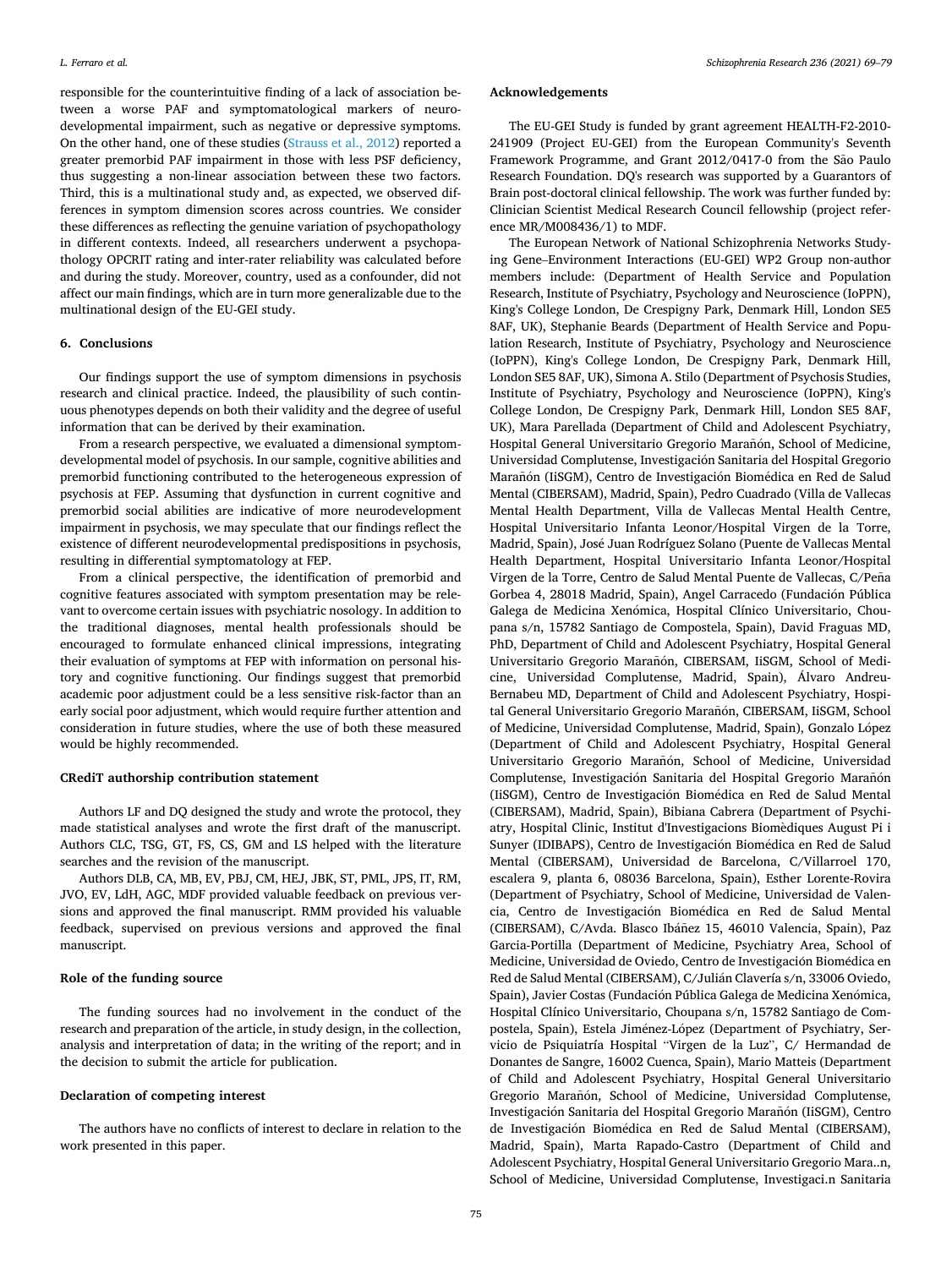<span id="page-7-0"></span>del Hospital Gregorio Mara..n (IiSGM), Centro de Investigaci.n Biom. dica en Red de Salud Mental (CIBERSAM), Madrid, Spain), Emiliano González (Department of Child and Adolescent Psychiatry, Hospital General Universitario Gregorio Marañón, School of Medicine, Universidad Complutense, Investigación Sanitaria del Hospital Gregorio Marañón (IiSGM), Centro de Investigación Biomédica en Red de Salud Mental (CIBERSAM), Madrid, Spain), Covadonga M. Díaz-Caneja (MD, Department of Child and Adolescent Psychiatry, Hospital General Universitario Gregorio Marañón, CIBERSAM, IiSGM, School of Medicine, Universidad Complutense, Madrid, Spain), Emilio Sánchez (Department of Psychiatry, Hospital General Universitario Gregorio Marañón, School of Medicine, Universidad Complutense, Investigación Sanitaria del Hospital Gregorio Marañón (IiSGM), Centro de Investigación Biomédica en Red de Salud Mental (CIBERSAM), C/Doctor Esquerdo 46, 28007 Madrid, Spain), Manuel Durán-Cutilla (MD, Department of Child and Adolescent Psychiatry, Hospital General Universitario Gregorio Marañón, CIBERSAM, IiSGM, School of Medicine, Universidad Complutense, Madrid, Spain), Nathalie Franke (Department of Psychiatry, Early Psychosis Section, Academic Medical Centre, University of Amsterdam, Meibergdreef 5, 1105 AZ Amsterdam, The Netherlands), Fabian Termorshuizen (Department of Psychiatry and Neuropsychology, School for Mental Health and Neuroscience, South Limburg Mental Health Research and Teaching Network, Maastricht University Medical Centre, P.O. Box 616, 6200 MD Maastricht, The Netherlands, Rivierduinen Centre for Mental Health, Leiden, Sandifortdreef 19, 2333 ZZ Leiden, The Netherlands), Daniella van Dam (Department of Psychiatry, Early Psychosis Section, Academic Medical Centre, University of Amsterdam, Meibergdreef 5, 1105 AZ Amsterdam, The Netherlands), Elsje van der Ven (Department of Psychiatry and Neuropsychology, School for Mental Health and Neuroscience, South Limburg Mental Health Research and Teaching Network, Maastricht University Medical Centre, P.O. Box 616, 6200 MD Maastricht, The Netherlands, Rivierduinen Centre for Mental Health, Leiden, Sandifortdreef 19, 2333 ZZ Leiden, The Netherlands), Elles Messchaart (Rivierduinen Centre for Mental Health, Leiden, Sandifortdreef 19, 2333 ZZ Leiden, The Netherlands), Marion Leboyer (AP-HP, Groupe Hospitalier "Mondor", Pôle de Psychiatrie, 51 Avenue de Maréchal de Lattre de Tassigny, 94010 Créteil, France, Institut National de la Santé et de la Recherche Médicale (INSERM), U955, Equipe 15, 51 Avenue de Maréchal de Lattre de Tassigny, 94010 Créteil, France, Faculté de Médecine, Université Paris-Est, 51 Avenue de Maréchal de Lattre de Tassigny, 94010 Créteil, France, Fondation Fondamental, 40 Rue de Mesly, 94000 Créteil, France), Franck Schürhoff (AP-HP, Groupe Hospitalier "Mondor", Pôle de Psychiatrie, 51 Avenue de Maréchal de Lattre de Tassigny, 94010 Créteil, France, Institut National de la Santé et de la Recherche Médicale (INSERM), U955, Equipe 15, 51 Avenue de Maréchal de Lattre de Tassigny, 94010 Créteil, France, Faculté de Médecine, Université Paris-Est, 51 Avenue de Maréchal de Lattre de Tassigny, 94010 Créteil, France, Fondation Fondamental, 40 Rue de Mesly, 94000 Créteil, France), Stéphane Jamain (Institut National de la Santé et de la Recherche Médicale (INSERM), U955, Equipe 15, 51 Avenue de Maréchal de Lattre de Tassigny, 94010 Créteil, France, Faculté de Médecine, Université Paris-Est, 51 Avenue de Maréchal de Lattre de Tassigny, 94010 Créteil, France, Fondation Fondamental, 40 Rue de Mesly, 94000 Créteil, France), Jean-Romain Richard (Institut National de la Santé et de la Recherche Médicale (INSERM), U955, Equipe 15, 51 Avenue de Maréchal de Lattre de Tassigny, 94010 Créteil, France, Fondation Fondamental, 40 Rue de Mesly, 94000 Créteil, France), Grégoire Baudin (AP-HP, Groupe Hospitalier "Mondor", Pôle de Psychiatrie, 51 Avenue de Maréchal de Lattre de Tassigny, 94010 Créteil, France, Institut National de la Santé et de la Recherche Médicale (INSERM), U955, Equipe 15, 51 Avenue de Maréchal de Lattre de Tassigny, 94010 Créteil, France), Aziz Ferchiou (AP-HP, Groupe Hospitalier "Mondor", Pôle de Psychiatrie, 51 Avenue de Maréchal de Lattre de Tassigny, 94010 Créteil, France, Institut National de la Santé et de la Recherche Médicale (INSERM), U955, Equipe 15, 51 Avenue de Maréchal de Lattre de Tassigny, 94010

Créteil, France), Baptiste Pignon (AP-HP, Groupe Hospitalier "Mondor", Pôle de Psychiatrie, 51 Avenue de Maréchal de Lattre de Tassigny, 94010 Créteil, France, Institut National de la Santé et de la Recherche Médicale (INSERM), U955, Equipe 15, 51 Avenue de Maréchal de Lattre de Tassigny, 94010 Créteil, France, Fondation Fondamental, 40 Rue de Mesly, 94000 Créteil, France), Thomas Charpeaud (Fondation Fondamental, 40 Rue de Mesly, 94000 Créteil, France, CMP B CHU, BP 69, 63003 Clermont Ferrand, Cedex 1, France, Université Clermont Auvergne, EA 7280, Clermont-Ferrand 63000, France), Anne-Marie Tronche(Fondation Fondamental, 40 Rue de Mesly, 94000 Créteil, France, CMP B CHU, BP 69, 63003 Clermont Ferrand, Cedex 1, France, Université Clermont Auvergne, EA 7280, Clermont-Ferrand 63000, France), Flora Frijda (Etablissement Public de Santé (EPS), Maison Blanche, Paris 75020, France), Marcelino Loureiro (Departamento de Neurociências e Ciencias do Comportamento, Faculdade de Medicina de Ribeirão Preto, Universidade de São Paulo, Av. Bandeirantes, 3900-Monte Alegre- CEP 14049- 900, Ribeirão Preto, SP, Brasil, Núcleo de Pesquina em Saúde Mental Populacional, Universidade de São Paulo, Avenida Doutor Arnaldo 455, CEP 01246-903, SP, Brasil), Rosana Shuhama (Departamento de Neurociências e Ciencias do Comportamento, Faculdade de Medicina de Ribeirão Preto, Universidade de São Paulo, Av. Bandeirantes, 3900- Monte Alegre- CEP 14049-900, Ribeirão Preto, SP, Brasil, Núcleo de Pesquina em Saúde Mental Populacional, Universidade de São Paulo, Avenida Doutor Arnaldo 455, CEP 01246-903, SP, Brasil), Mirella Ruggeri (Section of Psychiatry, Department of Neuroscience, Biomedicine and Movement, University of Verona, Piazzale L.A. Scuro 10, 37134 Verona, Italy), Chiara Bonetto (Section of Psychiatry, Department of Neuroscience, Biomedicine and Movement, University of Verona, Piazzale L.A. Scuro 10, 37134 Verona, Italy), Doriana Cristofalo (Section of Psychiatry, Department of Neuroscience, Biomedicine and Movement, University of Verona, Piazzale L.A. Scuro 10, 37134 Verona, Italy). Domenico Berardi (Department of Biomedical and NeuroMotor Sciences, Psychiatry Unit, Alma Mater Studiorium Università di Bologna, Bologna, Italy), Marco Seri (Department of Medical and Surgical Science, Psychiatry Unit, Alma Mater Studiorum Università di Bologna, Viale Pepoli 5, 40126 Bologna, Italy), Elena Bonora (PhD, Department of Medical and Surgical Science, Psychiatry Unit, Alma Mater Studiorum Università di Bologna, Viale Pepoli 5, 40126 Bologna, Italy), Giuseppe D'Andrea (MD, Department of Medical and Surgical Science, Psychiatry Unit, Alma Mater Studiorum Universita ` di Bologna, Viale Pepoli 5, 40126 Bologna, Italy), Silvia Amoretti (PhD Barcelona Clinic Schizophrenia Unit, Neuroscience Institute, Hospital Clinic of Barcelona, Barcelona, Spain, CIBERSAM, Spain), Gisela Mezquida (PhD, Centre for Biomedical Research in the Mental Health Network (CIBERSAM), Madrid, Spain; Barcelona Clinic Schizophrenia Unit, Neuroscience Institute, Hospital Clinic of Barcelona, Barcelona, Spain).

## **Appendix A. Supplementary data**

Supplementary data to this article can be found online at [https://doi.](https://doi.org/10.1016/j.schres.2021.08.008)  [org/10.1016/j.schres.2021.08.008](https://doi.org/10.1016/j.schres.2021.08.008).

#### **References**

- [Allardyce, J., McCreadie, R., Morrison, G., van Os, J., 2007. Do symptom dimensions or](http://refhub.elsevier.com/S0920-9964(21)00323-6/rf202108061807295651)  [categorical diagnoses best discriminate between known risk factors for psychosis?](http://refhub.elsevier.com/S0920-9964(21)00323-6/rf202108061807295651) [Soc. Psychiatry Psychiatr. Epidemiol. 42, 429](http://refhub.elsevier.com/S0920-9964(21)00323-6/rf202108061807295651)–437.
- [Allen, D.N., Strauss, G.P., Barchard, K.A., Vertinski, M., Carpenter, W.T., Buchanan, R.](http://refhub.elsevier.com/S0920-9964(21)00323-6/rf202108061817170835)  [W., 2013. Differences in developmental changes in academic and social premorbid](http://refhub.elsevier.com/S0920-9964(21)00323-6/rf202108061817170835)  [adjustment between males and females with schizophrenia. Schizophr. Res. 146,](http://refhub.elsevier.com/S0920-9964(21)00323-6/rf202108061817170835) 132–[137](http://refhub.elsevier.com/S0920-9964(21)00323-6/rf202108061817170835).
- [Arango, C., Fraguas, D., Parellada, M., 2014. Differential neurodevelopmental](http://refhub.elsevier.com/S0920-9964(21)00323-6/rf202108061817190272)  [trajectories in patients with early-onset bipolar and schizophrenia disorders.](http://refhub.elsevier.com/S0920-9964(21)00323-6/rf202108061817190272) [Schizophr. Bull. 40, S138](http://refhub.elsevier.com/S0920-9964(21)00323-6/rf202108061817190272)–S146.
- Ayesa-Arriola, R., Setién-Suero, E., Neergaard, K.D., Ferro, A., Fatjó-Vilas, M., Ríos-Lago, M., Otero, S., Rodríguez-Sánchez, J.M., Crespo-Facorro, B., 2016. Evidence for trait related theory of mind impairment in first episode psychosis patients and its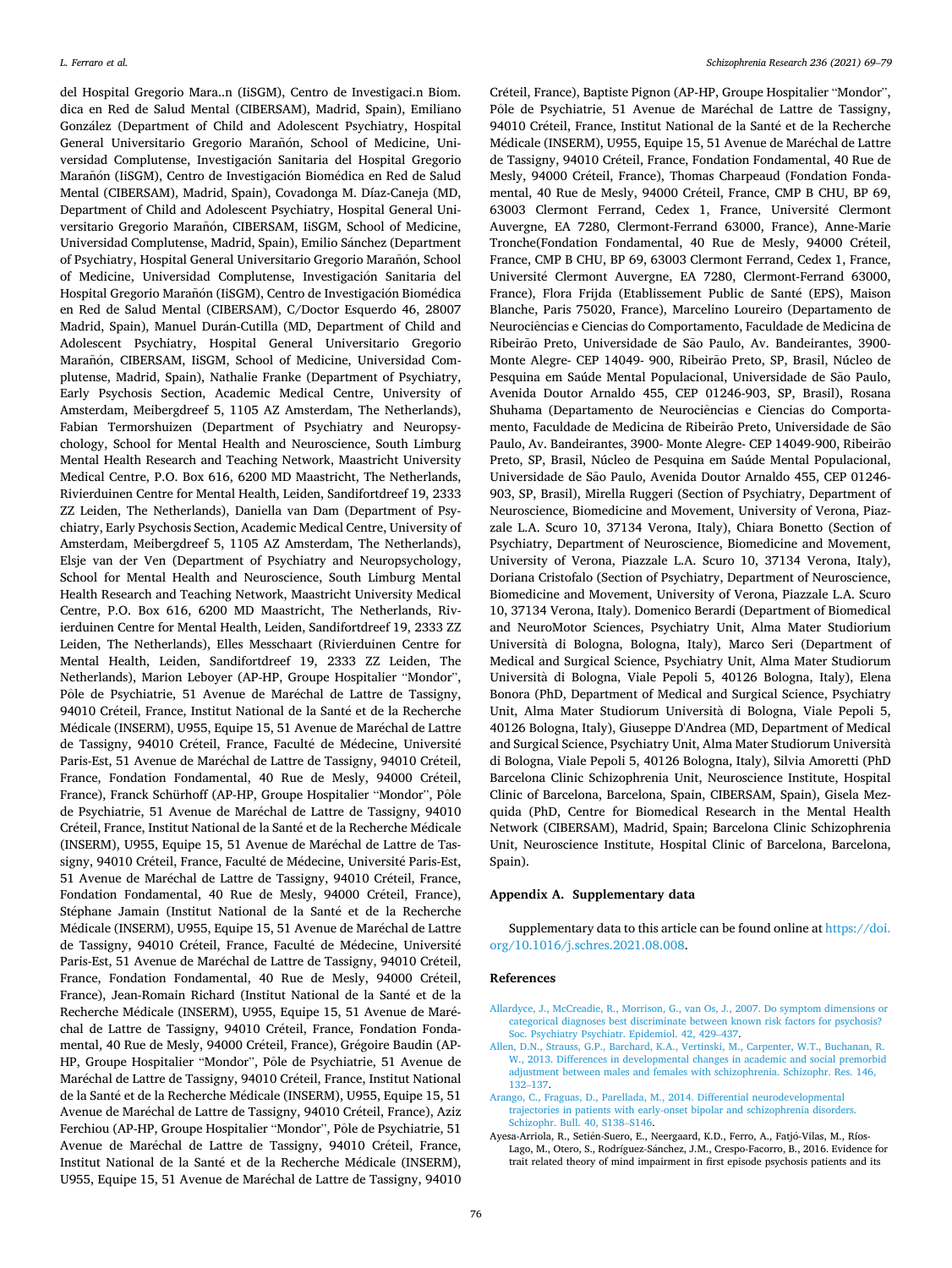<span id="page-8-0"></span>relationship with processing speed: a 3 year follow-up study. Front. Psychol. 7, 592. <https://doi.org/10.3389/fpsyg.2016.00592>.

[Brill, N., Reichenberg, A., Weiser, M., Rabinowitz, J., 2008. Validity of the premorbid](http://refhub.elsevier.com/S0920-9964(21)00323-6/rf202108061817210927) [adjustment scale. Schizophr. Bull. 34, 981](http://refhub.elsevier.com/S0920-9964(21)00323-6/rf202108061817210927)–983.

- [Brill, N., Levine, S.Z., Reichenberg, A., Lubin, G., Weiser, M., Rabinowitz, J., 2009.](http://refhub.elsevier.com/S0920-9964(21)00323-6/rf202108061817211083) [Pathways to functional outcomes in schizophrenia: the role of premorbid](http://refhub.elsevier.com/S0920-9964(21)00323-6/rf202108061817211083) [functioning, negative symptoms and intelligence. Schizophr. Res. 110, 40](http://refhub.elsevier.com/S0920-9964(21)00323-6/rf202108061817211083)–46.
- [Bucci, P., Galderisi, S., Mucci, A., Rossi, A., Rocca, P., Bertolino, A., Aguglia, E.,](http://refhub.elsevier.com/S0920-9964(21)00323-6/rf202108061807529402)  [Amore, M., Andriola, I., Bellomo, A., Biondi, M., Cuomo, A., Dell](http://refhub.elsevier.com/S0920-9964(21)00323-6/rf202108061807529402)'Osso, L., [Favaro, A., Gambi, F., Giordano, G., Girardi, P., Marchesi, C., Monteleone, P.,](http://refhub.elsevier.com/S0920-9964(21)00323-6/rf202108061807529402)  [Montemagni, C., Niolu, C., Oldani, L., Pacitti, F., Pinna, F., Roncone, R., Vita, A.,](http://refhub.elsevier.com/S0920-9964(21)00323-6/rf202108061807529402)  [Zeppegno, P., Maj, M., 2018a. Italian network for research on psychoses. Premorbid](http://refhub.elsevier.com/S0920-9964(21)00323-6/rf202108061807529402)  [academic and social functioning in patients with schizophrenia and its associations](http://refhub.elsevier.com/S0920-9964(21)00323-6/rf202108061807529402)  [with negative symptoms and cognition. Acta Psychiatr. Scand. 138, 253](http://refhub.elsevier.com/S0920-9964(21)00323-6/rf202108061807529402)–266.
- Bucci, P., Galderisi, S., Mucci, A., Rossi, A., Rocca, P., Bertolino, A., Aguglia, E., Amore, M., Andriola, I., Bellomo, A., Biondi, M., Cuomo, A., Dell'osso, L., Favaro, A., Gambi, F., Giordano, G.M., Girardi, P., Marchesi, C., Monteleone, P., Montemagni, C., Niolu, C., Oldani, L., Pacitti, F., Pinna, F., Roncone, R., Vita, A., Zeppegno, P., Maj, M., Patriarca, S., Pietrafesa, D., Aiello, C., Longo, L., Barone, M., Romano, R., Atti, A.R., Barlati, S., Deste, G., Valsecchi, P., Carpiniello, B., Tusconi, M., Puddu, L., Signorelli, M.S., Cannavò, D., Minutolo, G., Corbo, M., Montemitro, C., Baroni, G., Altamura, M., La Montagna, M., Carnevale, R., Murri, M. B., Calcagno, P., Bugliani, M., Pizziconi, G., Logozzo, F., Rossi, R., Giusti, L., Salza, A., Malavolta, M., Orsenigo, G., Grassi, S., De Bartolomeis, A., Gramaglia, C., Gattoni, E., Gambaro, E., Tenconi, E., Ferronato, L., Collantoni, E., Tonna, M., Ossola, P., Gerra, M.L., Carmassi, C., Cremone, I.M., Carpita, B., Buzzanca, A., Girardi, N., Frascarelli, M., Del Casale, A., Comparelli, A., Corigliano, V., Siracusano, A., Di Lorenzo, G., Ribolsi, M., Corrivetti, G., Bartoli, L., Del Buono, G., Fagiolini, A., Bolognesi, S., Goracci, A., Mancini, I., Bava, I., Cardillo, S., 2018b. Premorbid academic and social functioning in patients with schizophrenia and its associations with negative symptoms and cognition. Acta Psychiatr. Scand. 138, 253–266. <https://doi.org/10.1111/acps.12938>.

[Cannon-Spoor, H.E., Potkin, S.G., Wyatt, R.J., 1982. Measurement of premorbid](http://refhub.elsevier.com/S0920-9964(21)00323-6/rf202108061817227466) [adjustment in chronic schizophrenia. Schizophr. Bull. 8, 470](http://refhub.elsevier.com/S0920-9964(21)00323-6/rf202108061817227466)–484.

- Caspi, A., Houts, R.M., Ambler, A., Danese, A., Elliott, M.L., Hariri, A., Harrington, H.L., Hogan, S., Poulton, R., Ramrakha, S., Rasmussen, L.J.H., Reuben, A., Richmond-Rakerd, L., Sugden, K., Wertz, J., Williams, B.S., Moffitt, T.E., 2020. Longitudinal assessment of mental health disorders and comorbidities across 4 decades among participants in the Dunedin birth cohort study. JAMA Netw. Open 3, e203221. <https://doi.org/10.1001/jamanetworkopen.2020.3221>.
- [Chang, W.C., Tang, J.Y.M., Hui, C.L.M., Wong, G.H.Y., Chan, S.K.W., Lee, E.H.M.,](http://refhub.elsevier.com/S0920-9964(21)00323-6/rf202108061807549761)  [Chen, E.Y.H., 2013. The relationship of early premorbid adjustment with negative](http://refhub.elsevier.com/S0920-9964(21)00323-6/rf202108061807549761) [symptoms and cognitive functions in first-episode schizophrenia: a prospective](http://refhub.elsevier.com/S0920-9964(21)00323-6/rf202108061807549761) [three-year follow-up study. Psychiatry Res. 209, 353](http://refhub.elsevier.com/S0920-9964(21)00323-6/rf202108061807549761)–360.
- Chang, W.C., Lau, C.F.C., Chan, S.S.I., Hui, C.L.M., Chan, S.K.W., Lee, E.H.M., Lin, J., Chen, E.Y.H., 2016. Premorbid, clinical and cognitive correlates of primary negative symptoms in first-episode psychosis. Psychiatry Res. 242, 144–149. [https://doi.org/](https://doi.org/10.1016/j.psychres.2016.05.045)  [10.1016/j.psychres.2016.05.045.](https://doi.org/10.1016/j.psychres.2016.05.045)
- Cohen, A.S., Brown, L.A., Minor, K.S., 2010. The psychiatric symptomatology of deficit schizophrenia: a meta-analysis. Schizophr. Res. 118, 122-127. https://doi.org/ [10.1016/j.schres.2009.10.010.](https://doi.org/10.1016/j.schres.2009.10.010)
- Cole, V.T., Apud, J.A., Weinberger, D.R., Dickinson, D., 2012. Using latent class growth analysis to form trajectories of premorbid adjustment in schizophrenia. J. Abnorm. Psychol. 121, 388–395. [https://doi.org/10.1037/a0026922.](https://doi.org/10.1037/a0026922)
- [CORDIS, 2019. Final Report Summary EU-GEI \(European Network of National](http://refhub.elsevier.com/S0920-9964(21)00323-6/rf202108061816138269) [Schizophrenia Networks Studying Gene-Environment Interactions\) \\_ Report](http://refhub.elsevier.com/S0920-9964(21)00323-6/rf202108061816138269)  [Summary \\_ EU-GEI \\_ FP7 \\_ CORDIS \\_ European Commission.pdf](http://refhub.elsevier.com/S0920-9964(21)00323-6/rf202108061816138269).
- Culbreth, A.J., Moran, E.K., Barch, D.M., 2018. Effort-cost decision-making in psychosis and depression: could a similar behavioral deficit arise from disparate psychological and neural mechanisms? Psychol. Med. 48, 889–904. [https://doi.org/10.1017/](https://doi.org/10.1017/S0033291717002525) [S0033291717002525](https://doi.org/10.1017/S0033291717002525).
- Demjaha, A., MacCabe, J.H., Murray, R.M., 2012a. How genes and environmental factors determine the different neurodevelopmental trajectories of schizophrenia and bipolar disorder. Schizophr. Bull. 38, 209–214. [https://doi.org/10.1093/schbul/](https://doi.org/10.1093/schbul/sbr100)  [sbr100.](https://doi.org/10.1093/schbul/sbr100)
- Demjaha, A., Valmaggia, L., Stahl, D., Byrne, M., McGuire, P., 2012b. Disorganization/ cognitive and negative symptom dimensions in the at-risk mental state predict subsequent transition to psychosis. Schizophr. Bull. 38, 351-359. https:/ [10.1093/schbul/sbq088.](https://doi.org/10.1093/schbul/sbq088)
- Di Forti, M., Quattrone, D., Freeman, T.P., Tripoli, G., Gayer-Anderson, C., Quigley, H., Rodriguez, V., Jongsma, H.E., Ferraro, L., La Cascia, C., La Barbera, D., Tarricone, I., Berardi, D., Szöke, A., Arango, C., Tortelli, A., Velthorst, E., Bernardo, Miguel, Del-Ben, C.M., Menezes, P.R., Selten, J.P., Jones, P.B., Kirkbride, J.B., Rutten, B.P., de Haan, L., Sham, P.C., van Os, J., Lewis, C.M., Lynskey, M., Morgan, C., Murray, R.M., Amoretti, S., Arrojo, M., Baudin, G., Beards, S., Bernardo, Miquel, Bobes, J., Bonetto, C., Cabrera, B., Carracedo, A., Charpeaud, T., Costas, J., Cristofalo, D., Cuadrado, P., Díaz-Caneja, C.M., Ferchiou, A., Franke, N., Frijda, F., García Bernardo, E., Garcia-Portilla, P., González, E., Hubbard, K., Jamain, S., Jiménez-López, E., Leboyer, M., López Montoya, G., Lorente-Rovira, E., Marcelino Loureiro, C., Marrazzo, G., Martínez, C., Matteis, M., Messchaart, E., Moltó, M.D. Nacher, J., Olmeda, M.S., Parellada, M., González Peñas, J., Pignon, B., Rapado, M., Richard, J.R., Rodríguez Solano, J.J., Roldán Díaz, L., Ruggeri, M., Sáiz, P.A., Sánchez, E., Sanjuán, J., Sartorio, C., Schürhoff, F., Seminerio, F., Shuhama, R., Sideli, L., Stilo, S.A., Termorshuizen, F., Tosato, S., Tronche, A.M., van Dam, D., van der Ven, E., 2019. The contribution of cannabis use to variation in the incidence of

psychotic disorder across Europe (EU-GEI): a multicentre case-control study. Lancet Psychiatry 6, 427–436. [https://doi.org/10.1016/S2215-0366\(19\)30048-3.](https://doi.org/10.1016/S2215-0366(19)30048-3)

- Díaz-Caneja, C.M., Pina-Camacho, L., Rodríguez-Quiroga, A., Fraguas, D., Parellada, M., Arango, C., 2015. Predictors of outcome in early-onset psychosis: a systematic review. NPJ Schizophr. <https://doi.org/10.1038/npjschz.2014.5>.
- [Dickinson, D., Ramsey, M.E., Gold, J.M., 2007. Overlooking the obvious: a meta-analytic](http://refhub.elsevier.com/S0920-9964(21)00323-6/rf202108061817540424)  [comparison of digit symbol coding tasks and other cognitive measures in](http://refhub.elsevier.com/S0920-9964(21)00323-6/rf202108061817540424) [schizophrenia. Arch. Gen. Psychiatry 64, 532](http://refhub.elsevier.com/S0920-9964(21)00323-6/rf202108061817540424)–542.
- Drake, R.J., Addington, J., Viswanathan, A.C., Lewis, S.W., Cotter, J., Yung, A.R., Abel, K.M., 2016. How age and gender predict illness course in a first-episode nonaffective psychosis cohort. J. Clin. Psychiatry 77, e283–e289. [https://doi.org/](https://doi.org/10.4088/JCP.14m09369)  [10.4088/JCP.14m09369](https://doi.org/10.4088/JCP.14m09369).
- [European Network of National Networks studying Gene-Environment Interactions in](http://refhub.elsevier.com/S0920-9964(21)00323-6/rf202108061816517120) [Schizophrenia \(EU-GEI\), van Os, J., Rutten, B.P., Myin-Germeys, I., Delespaul, P.,](http://refhub.elsevier.com/S0920-9964(21)00323-6/rf202108061816517120) [Viechtbauer, W., van Zelst, C., Bruggeman, R., Reininghaus, U., Morgan, C.,](http://refhub.elsevier.com/S0920-9964(21)00323-6/rf202108061816517120)  [Murray, R.M., Di Forti, M., McGuire, P., Valmaggia, L.R., Kempton, M.J., Gayer-](http://refhub.elsevier.com/S0920-9964(21)00323-6/rf202108061816517120)[Anderson, C., Hubbard, K., Beards, S., Stilo, S.A., Onyejiaka, A., Bourque, F.,](http://refhub.elsevier.com/S0920-9964(21)00323-6/rf202108061816517120)  Modinos, G., Tognin, S., Calem, M., O'[Donovan, M.C., Owen, M.J., Holmans, P.,](http://refhub.elsevier.com/S0920-9964(21)00323-6/rf202108061816517120)  [Williams, N., Craddock, N., Richards, A., Humphreys, I., Meyer-Lindenberg, A.,](http://refhub.elsevier.com/S0920-9964(21)00323-6/rf202108061816517120)  [Leweke, F.M., Tost, H., Akdeniz, C., Rohleder, C., Bumb, J.M., Schwarz, E.,](http://refhub.elsevier.com/S0920-9964(21)00323-6/rf202108061816517120) Alptekin, K., Üçok, A., Saka, M.C., Atbasoglu, E.C., Gülöksüz, S., Gumus-Akay, G., [Cihan, B., Karadag, H., Soygür, H., Cankurtaran, E.S., Ulusoy, S., Akdede, B.,](http://refhub.elsevier.com/S0920-9964(21)00323-6/rf202108061816517120) [Binbay, T., Ayer, A., Noyan, H., Karadayi, G., Akturan, E., Ulas, H., Arango, C.,](http://refhub.elsevier.com/S0920-9964(21)00323-6/rf202108061816517120) Parellada, M., Bernardo, M., Sanjuán, J., Bobes, J., Arrojo, M., Santos, J.L., [Cuadrado, P., Rodríguez Solano, J.J., Carracedo, A., García Bernardo, E., Rold](http://refhub.elsevier.com/S0920-9964(21)00323-6/rf202108061816517120)án, L., López, [G., Cabrera, B., Cruz, S., Díaz Mesa, E.M., Pouso, M., Jim](http://refhub.elsevier.com/S0920-9964(21)00323-6/rf202108061816517120)énez, E., Sánchez, T., Rapado, M., González, E., Martínez, C., Sánchez, E., Olmeda, M.S., de Haan, L., [Velthorst, E., van der Gaag, M., Selten, J.-P., van Dam, D., van der Ven, E., van der](http://refhub.elsevier.com/S0920-9964(21)00323-6/rf202108061816517120)  [Meer, F., Messchaert, E., Kraan, T., Burger, N., Leboyer, M., Szoke, A., Schürhoff, F.,](http://refhub.elsevier.com/S0920-9964(21)00323-6/rf202108061816517120)  [Llorca, P.-M., Jamain, S., Tortelli, A., Frijda, F., Vilain, J., Galliot, A.-M., Baudin, G.,](http://refhub.elsevier.com/S0920-9964(21)00323-6/rf202108061816517120)  [Ferchiou, A., Richard, J.-R., Bulzacka, E., Charpeaud, T., Tronche, A.-M., De](http://refhub.elsevier.com/S0920-9964(21)00323-6/rf202108061816517120) [Hert, M., van Winkel, R., Decoster, J., Derom, C., Thiery, E., Stefanis, N.C., Sachs, G.,](http://refhub.elsevier.com/S0920-9964(21)00323-6/rf202108061816517120)  Aschauer, H., Lasser, I., Winklbaur, B., Schlögelhofer, M., Riecher-Rössler, A., [Borgwardt, S., Walter, A., Harrisberger, F., Smieskova, R., Rapp, C., Ittig, S., Soguel](http://refhub.elsevier.com/S0920-9964(21)00323-6/rf202108061816517120)dit-Piquard, F., Studerus, E., Klosterkötter, J., Ruhrmann, S., Paruch, J., [Julkowski, D., Hilboll, D., Sham, P.C., Cherny, S.S., Chen, E.Y.H., Campbell, D.D.,](http://refhub.elsevier.com/S0920-9964(21)00323-6/rf202108061816517120) Li, M., Romeo-Casabona, C.M., Emaldi Cirión, A., Urruela Mora, A., Jones, P., [Kirkbride, J., Cannon, M., Rujescu, D., Tarricone, I., Berardi, D., Bonora, E., Seri, M.,](http://refhub.elsevier.com/S0920-9964(21)00323-6/rf202108061816517120)  [Marcacci, T., Chiri, L., Chierzi, F., Storbini, V., Braca, M., Minenna, M.G.,](http://refhub.elsevier.com/S0920-9964(21)00323-6/rf202108061816517120)  [Donegani, I., Fioritti, A., La Barbera, D., La Cascia, C.E., Mul](http://refhub.elsevier.com/S0920-9964(21)00323-6/rf202108061816517120)è, A., Sideli, L., [Sartorio, R., Ferraro, L., Tripoli, G., Seminerio, F., Marinaro, A.M., McGorry, P.,](http://refhub.elsevier.com/S0920-9964(21)00323-6/rf202108061816517120)  [Nelson, B., Amminger, G.P., Pantelis, C., Menezes, P.R., Del-Ben, C.M., Gallo](http://refhub.elsevier.com/S0920-9964(21)00323-6/rf202108061816517120)  [Tenan, S.H., Shuhama, R., Ruggeri, M., Tosato, S., Lasalvia, A., Bonetto, C., Ira, E.,](http://refhub.elsevier.com/S0920-9964(21)00323-6/rf202108061816517120) Nordentoft, M., Krebs, M.-O., Barrantes-Vidal, N., Cristóbal, P., Kwapil, T.R., [Brietzke, E., Bressan, R.A., Gadelha, A., Maric, N.P., Andric, S., Mihaljevic, M.,](http://refhub.elsevier.com/S0920-9964(21)00323-6/rf202108061816517120)  [Mirjanic, T., 2014. Identifying gene-environment interactions in schizophrenia:](http://refhub.elsevier.com/S0920-9964(21)00323-6/rf202108061816517120) [contemporary challenges for integrated, large-scale investigations. Schizophr. Bull.](http://refhub.elsevier.com/S0920-9964(21)00323-6/rf202108061816517120) [40, 729](http://refhub.elsevier.com/S0920-9964(21)00323-6/rf202108061816517120)–736.
- Ferraro, L., Russo, M., O'[Connor, J., Wiffen, B.D.R., Falcone, M.A., Sideli, L., Gardner-](http://refhub.elsevier.com/S0920-9964(21)00323-6/rf202108061818074991)[Sood, P., Stilo, S., Trotta, A., Dazzan, P., Mondelli, V., Taylor, H., Friedman, B.,](http://refhub.elsevier.com/S0920-9964(21)00323-6/rf202108061818074991) [Sallis, H., La Cascia, C., La Barbera, D., David, A.S., Reichenberg, A., Murray, R.M.,](http://refhub.elsevier.com/S0920-9964(21)00323-6/rf202108061818074991)  [Di Forti, M., 2013. Cannabis users have higher premorbid IQ than other patients](http://refhub.elsevier.com/S0920-9964(21)00323-6/rf202108061818074991) [with first onset psychosis. Schizophr. Res. 150, 129](http://refhub.elsevier.com/S0920-9964(21)00323-6/rf202108061818074991)–135.
- Ferraro, L., Cascia, C.La, Quattrone, D., Sideli, L., Matranga, D., Capuccio, V., Tripoli, G., Gayer-Anderson, C., Morgan, C., Sami, M.B., Sham, P., de Haan, L., Velthorst, E., Jongsma, H.E., Kirkbride, J.B., Rutten, B.P.F., Richards, A.L., Roldan, L., Arango, C., Bernardo, M., Bobes, J., Sanjuan, J., Santos, J.L., Arrojo, M., Tarricone, I., Tortelli, A., SzA˜¶ke, A., Del-Ben, C.M., Selten, J.-P., Lynskey, M., Jones, P.B., Os, J. Van, Barbera, D.La, Murray, R.M., Forti, M.Di, 2019. Premorbid adjustment and {IQ} in patients with first-episode psychosis: a multisite case-control study of their relationship with cannabis use. Schizophr. Bull. [https://doi.org/10.1093/schbul/](https://doi.org/10.1093/schbul/sbz077) [sbz077](https://doi.org/10.1093/schbul/sbz077).
- Forbes, N.F., Carrick, L.A., McIntosh, A.M., Lawrie, S.M., 2009. Working memory in schizophrenia: a meta-analysis. Psychol. Med. [https://doi.org/10.1017/](https://doi.org/10.1017/S0033291708004558)  S003329170800455
- Freeman, D., Startup, H., Dunn, G., Cernis, E., Wingham, G., Pugh, K., Cordwell, J., Mander, H., Kingdon, D., 2014. Understanding jumping to conclusions in patients with persecutory delusions: working memory and intolerance of uncertainty. Psychol. Med. 44, 3017–3024. [https://doi.org/10.1017/S0033291714000592.](https://doi.org/10.1017/S0033291714000592)
- Fry, A.F., Hale, S., 2000. Relationships among processing speed, working memory, and fluid intelligence in children. Biol. Psychol. 54, 1–34. [https://doi.org/10.1016/](https://doi.org/10.1016/S0301-0511(00)00051-X)  [S0301-0511\(00\)00051-X.](https://doi.org/10.1016/S0301-0511(00)00051-X)
- Galderisi, S., Bucci, P., Üçok, A., Peuskens, J., 2012. No gender differences in social outcome in patients suffering from schizophrenia. Eur. Psychiatry 27, 406–408. <https://doi.org/10.1016/j.eurpsy.2011.01.011>.
- Gayer-Anderson, C., Jongsma, H.E., Di Forti, M., Quattrone, D., Velthorst, E., de Haan, L., Selten, J.P., Szöke, A., Llorca, P.M., Tortelli, A., Arango, C., Bobes, J., Bernardo, M., Sanjuán, J., Santos, J.L., Arrojo, M., Parellada, M., Tarricone, I., Berardi, D., Ruggeri, M., Lasalvia, A., Ferraro, L., La Cascia, C., La Barbera, D., Menezes, P.R., Del-Ben, C.M., Hubbard, K., Beards, S., Reininghaus, U., Tripoli, G., Stilo, S.A., Roldán, L., López, G., Matteis, M., Rapado, M., González, E., Martínez, C., Cuadrado, P., Solano, J.J.R., Carracedo, A., Costas, J., Bernardo, E.G., Sánchez, E., Olmeda, M.S., Cabrera, B., Lorente-Rovira, E., Garcia-Portilla, P., Jiménez-López, E., Franke, N., van Dam, D., Termorshuizen, F., van der Ven, E., Messchaart, E., Leboyer, M., Schürhoff, F., Baudin, G., Ferchiou, A., Pignon, B., Jamain, S., Richard, J.R., Charpeaud, T., Tronche, A.M., Frijda, F., Sideli, L., Seminerio, F.,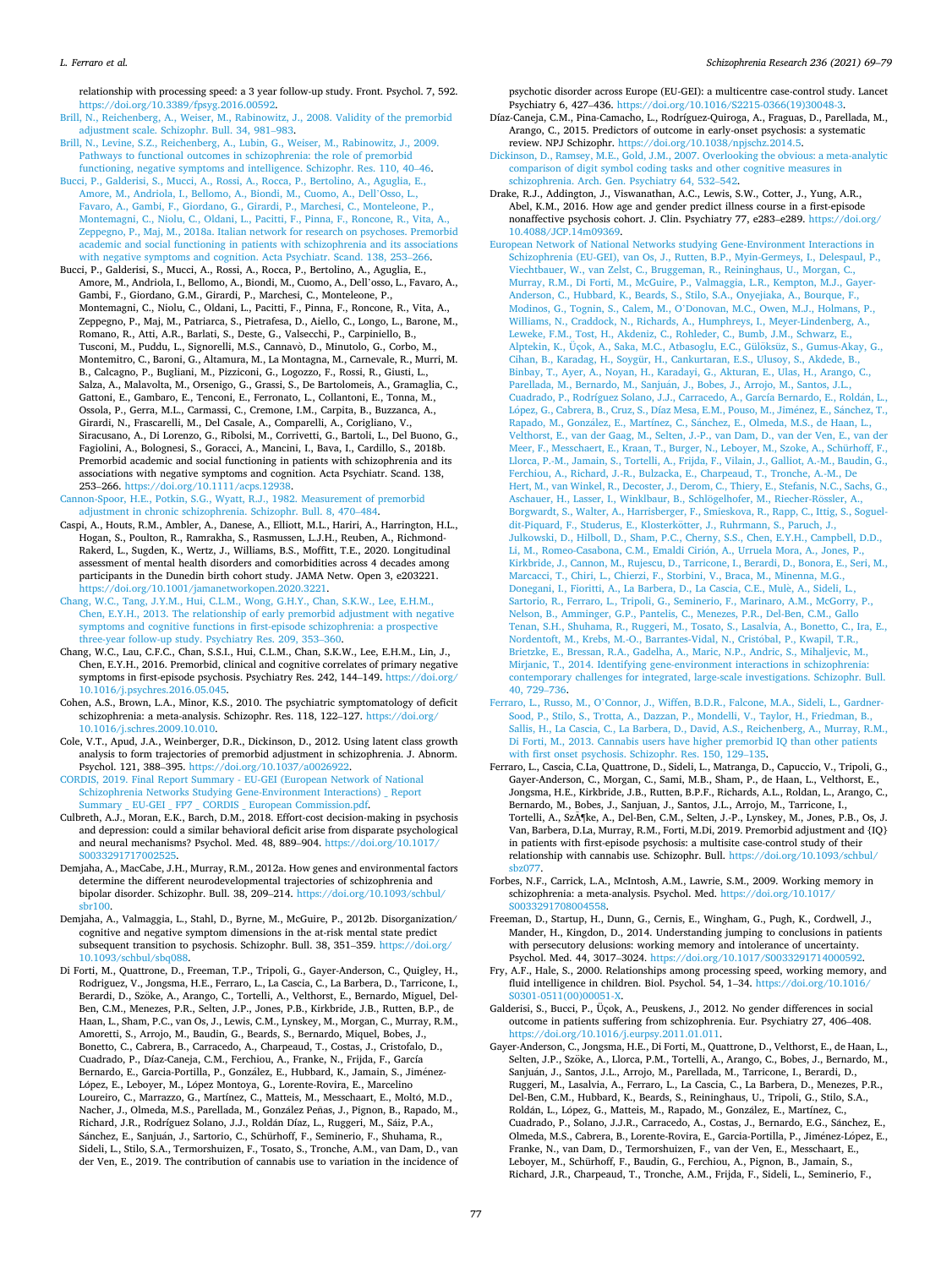#### <span id="page-9-0"></span>*L. Ferraro et al.*

Sartorio, C., Marrazzo, G., Loureiro, C.M., Shuhama, R., Tosato, S., Bonetto, C., Cristofalo, D., Rutten, B.P., van Os, J., Jones, P.B., Murray, R.M., Kirkbride, J.B., Morgan, C., 2020. The EUropean network of National Schizophrenia Networks Studying Gene-Environment Interactions (EU-GEI): incidence and first-episode casecontrol programme. Soc. Psychiatry Psychiatr. Epidemiol. 55, 645–657. [https://doi.](https://doi.org/10.1007/s00127-020-01831-x)  [org/10.1007/s00127-020-01831-x](https://doi.org/10.1007/s00127-020-01831-x).

- Gisselgård, J., Anda, L.G., Brønnick, K., Langeveld, J., Ten Velden Hegelstad, W., Joa, I., Johannessen, J.O., Larsen, T.K., 2014. Verbal working memory deficits predict levels of auditory hallucination in first-episode psychosis. Schizophr. Res. 153, 38–41. [https://doi.org/10.1016/j.schres.2013.12.018.](https://doi.org/10.1016/j.schres.2013.12.018)
- de Gracia Dominguez, M., Viechtbauer, W., Simons, C.J.P., van Os, J., Krabbendam, L., 2009. Are psychotic psychopathology and neurocognition orthogonal? A systematic review of their associations. Psychol. Bull. 135, 157–171. [https://doi.org/10.1037/](https://doi.org/10.1037/a0014415)  [a0014415.](https://doi.org/10.1037/a0014415)

Grau, N., Rubio-Abadal, Elena, Usall, Judith, Barajas, Ana, Butjosa, A., Dolz, Montserrat, Baños, Iris, Sánchez, Bernardo, Rodríguez, M.J., Peláez, T., Sammut, Stephanie, Carlson, Janina, Huerta-Ramos, E., Ochoa, Susana, Araya, S., Arranz, B., Arteaga, M., Asensio, R., Autonell, J., Baños, I., Bañuelos, M., Barajas, A., Barceló, M., Blanc, M., Borrás, M., Busquets, E., Carlson, J., Carral, V., Castro, M., Corbacho, C., Coromina, M., Dachs, I., DeMiquel, L., Dolz, M., Domenech, M.D., Elias, M., Espezel, I., Falo, E., Fargas, A., Foix, A., Fusté, M., Godrid, M., Gómez, D., González, O., Granell, L., Gumà, L., Haro, J.M., Herrera, S., Huerta, E., Lacasa, F., Mas, N., Martí, L., Martínez, R., Matalí, J., Miñambres, A., Muñoz, D., Muñoz, V., Nogueroles, R., Núñez, M., Ochoa, S., Ortiz, J., Pardo, M., Planella, M., Pelaez, T., Peruzzi, S., Portos, J., Rivero, S., Rodriguez, M.J., Rubio-Abadal, E., Sammut, S., Sánchez, M., Sánchez, B., Serrano, E., Solís, C., Stephan-Otto, C., Tabuenca, P., Teba, S., Torres, A., Urbano, D., Usall, J., Vilaplana, M., Villalta, V., 2016. Influence of cognition, premorbid adjustment and psychotic symptoms on psycho-social functioning in first-episode psychosis. Psychiatry Res. 242, 157–162. [https://doi.](https://doi.org/10.1016/j.psychres.2016.04.121) [org/10.1016/j.psychres.2016.04.121](https://doi.org/10.1016/j.psychres.2016.04.121).

- [Green, R.E.A., Melo, B., Christensen, B., Ngo, L.-A., Monette, G., Bradbury, C., 2008.](http://refhub.elsevier.com/S0920-9964(21)00323-6/rf202108061818020553) [Measuring premorbid IQ in traumatic brain injury: an examination of the validity of](http://refhub.elsevier.com/S0920-9964(21)00323-6/rf202108061818020553)  [the wechsler test of adult Reading \(WTAR\). J. Clin. Exp. Neuropsychol. 30, 163](http://refhub.elsevier.com/S0920-9964(21)00323-6/rf202108061818020553)–172.
- Guerra, A., Fearon, P., Sham, P., Jones, P., Lewis, S., Mata, I., Murray, R., 2002. The relationship between predisposing factors, premorbid function and symptom dimensions in psychosis: an integrated approach. Eur. Psychiatry 17, 311–320. [https://doi.org/10.1016/S0924-9338\(02\)00685-5.](https://doi.org/10.1016/S0924-9338(02)00685-5)
- [Horton, L.E., Tarbox, S.I., Olino, T.M., Haas, G.L., 2015. Trajectories of premorbid](http://refhub.elsevier.com/S0920-9964(21)00323-6/rf202108061818038269)  [childhood and adolescent functioning in schizophrenia-spectrum psychoses: a first](http://refhub.elsevier.com/S0920-9964(21)00323-6/rf202108061818038269)[episode study. Psychiatry Res. 227, 339](http://refhub.elsevier.com/S0920-9964(21)00323-6/rf202108061818038269)–346.
- [IBM Corporation, 2017. IBM SPSS Statistics for Macintosh. Armonk, New York, NY.](http://refhub.elsevier.com/S0920-9964(21)00323-6/rf202108061810314205) Jenkins, L.M., Bodapati, A.S., Sharma, R.P., Rosen, C., 2018. Working memory predicts presence of auditory verbal hallucinations in schizophrenia and bipolar disorder with psychosis. J. Clin. Exp. Neuropsychol. 40, 84–94. [https://doi.org/10.1080/](https://doi.org/10.1080/13803395.2017.1321106)  [13803395.2017.1321106](https://doi.org/10.1080/13803395.2017.1321106).
- Jongsma, H.E., Gayer-Anderson, C., Lasalvia, A., Quattrone, D., Mulè, A., Szöke, A., Selten, J.P., Turner, C., Arango, C., Tarricone, I., Berardi, D., Tortelli, A., Llorca, P. M., De Haan, L., Bobes, J., Bernardo, M., Sanjuán, J., Santos, J.L., Arrojo, M., Del-Ben, C.M., Menezes, P.R., Murray, R.M., Rutten, B.P., Jones, P.B., Van Os, J., Morgan, C., Kirkbride, J.B., Reininghaus, U., Di Forti, M., Hubbard, K., Beards, S., Stilo, S.A., Tripoli, G., Parellada, M., Cuadrado, P., Solano, J.J.R., Carracedo, A., Bernardo, E.G., Roldán, L., López, G., Cabrera, B., Lorente-Rovira, E., Garcia-Portilla, P., Costas, J., Jiménez-López, E., Matteis, M., Rapado, M., González, E., Martínez, C., Sánchez, E., Olmeda, M.S., Franke, N., Velthorst, E., Termorshuizen, F., Van Dam, D., Van Der Ven, E., Messchaart, E., Leboyer, M., Schürhoff, F., Jamain, S., Frijda, F., Baudin, G., Ferchiou, A., Pignon, B., Richard, J.R., Charpeaud, T., Tronche, A.M., La Barbera, D., La Cascia, C., Marrazzo, G., Sideli, L., Sartorio, C., Ferraro, L., Seminerio, F., Loureiro, C.M., Shuhama, R., Ruggeri, M., Tosato, S., Bonetto, C., Cristofalo, D., 2018. Treated incidence of psychotic disorders in the multinational EU-GEI study. JAMA Psychiatry 75, 36–46. [https://doi.org/10.1001/](https://doi.org/10.1001/jamapsychiatry.2017.3554)  [jamapsychiatry.2017.3554.](https://doi.org/10.1001/jamapsychiatry.2017.3554)
- [Koenen, K.C., Moffitt, T.E., Roberts, A.L., Martin, L.T., Kubzansky, L., Harrington, H.,](http://refhub.elsevier.com/S0920-9964(21)00323-6/rf202108061810418124) [Poulton, R., Caspi, A., 2009. Childhood IQ and adult mental disorders: a test of the](http://refhub.elsevier.com/S0920-9964(21)00323-6/rf202108061810418124)  [cognitive reserve hypothesis. Am. J. Psychiatry 166, 50](http://refhub.elsevier.com/S0920-9964(21)00323-6/rf202108061810418124)–57.
- [Kotov, R., Jonas, K.G., Carpenter, W.T., Dretsch, M.N., Eaton, N.R., Forbes, M.K.,](http://refhub.elsevier.com/S0920-9964(21)00323-6/rf202108061811086729)  [Forbush, K.T., Hobbs, K., Reininghaus, U., Slade, T., South, S.C., Sunderland, M.,](http://refhub.elsevier.com/S0920-9964(21)00323-6/rf202108061811086729)  [Waszczuk, M.A., Widiger, T.A., Wright, A., Zald, D.H., Krueger, R.F., Watson, D.,](http://refhub.elsevier.com/S0920-9964(21)00323-6/rf202108061811086729)  [Kotov, R., Jonas, K.G., Carpenter, W.T., Dretsch, M.N., Eaton, N.R., Forbes, M.K.,](http://refhub.elsevier.com/S0920-9964(21)00323-6/rf202108061811086729) [Forbush, K.T., Hobbs, K., Reininghaus, U., Slade, T., South, S.C., Sunderland, M.,](http://refhub.elsevier.com/S0920-9964(21)00323-6/rf202108061811086729)  [Waszczuk, M.A., Widiger, T.A., Wright, A., Zald, D.H., Krueger, R.F., Watson, D.,](http://refhub.elsevier.com/S0920-9964(21)00323-6/rf202108061811086729)  [2020. Validity and utility of Hierarchical Taxonomy of Psychopathology \(HiTOP\): I.](http://refhub.elsevier.com/S0920-9964(21)00323-6/rf202108061811086729)  [Psychosis superspectrum. World Psychiatry 19, 151](http://refhub.elsevier.com/S0920-9964(21)00323-6/rf202108061811086729)–172.
- Kravariti, E., Russo, M., Vassos, E., Morgan, K., Fearon, P., Zanelli, J.W., Demjaha, A., Lappin, J.M., Tsakanikos, E., Dazzan, P., Morgan, C., Doody, G.A., Harrison, G., Jones, P.B., Murray, R.M., Reichenberg, A., 2012. Linear and non-linear associations of symptom dimensions and cognitive function in first-onset psychosis. Schizophr. Res. 140, 221–231. <https://doi.org/10.1016/j.schres.2012.06.008>.
- Kravariti, E., Demjaha, A., Zanelli, J., Ibrahim, F., Wise, C., MacCabe, J.H., Reichenberg, A., Pilecka, I., Morgan, K., Fearon, P., Morgan, C., Doody, G.A., Donoghue, K., Jones, P.B., Kaçar, A.S., Dazzan, P., Lappin, J., Murray, R.M., 2019. Neuropsychological function at first episode in treatment-resistant psychosis: findings from the ÆsOP-10 study. Psychol. Med. 49, 2100–2110. [https://doi.org/](https://doi.org/10.1017/S0033291718002957) [10.1017/S0033291718002957.](https://doi.org/10.1017/S0033291718002957)
- Laloyaux, J., Della Libera, C., Larøi, F., 2018. Source flexibility in schizophrenia: specificity and role in auditory hallucinations. Cogn. Neuropsychiatry 23, 393–407. <https://doi.org/10.1080/13546805.2018.1530648>.
- Larsen, T.K., Friis, S., Haahr, U., Johannessen, J.O., Melle, I., Opjordsmoen, S., Rund, B. R., Simonsen, E., Vaglum, P., McGlashan, T.H., 2004. Premorbid adjustment in firstepisode non-affective psychosis: distinct patterns of pre-onset course. Br. J. Psychiatry 185, 108–115. [https://doi.org/10.1192/bjp.185.2.108.](https://doi.org/10.1192/bjp.185.2.108)
- Laursen, T.M., Agerbo, E., Pedersen, C.B., 2009. Bipolar disorder, schizoaffective disorder, and schizophrenia overlap: a new comorbidity index. J. Clin. Psychiatry 70, 1432–1438.<https://doi.org/10.4088/JCP.08m04807>.
- Lee, J., Park, S., 2005. Working memory impairments in schizophrenia: a meta-analysis. J. Abnorm. Psychol. <https://doi.org/10.1037/0021-843X.114.4.599>.
- Linscott, R.J., van Os, J., 2010. Systematic reviews of categorical versus continuum models in psychosis: evidence for discontinuous subpopulations underlying a psychometric continuum. implications for DSM-V, DSM-VI, and DSM-VII. Annu. Rev. Clin. Psychol. 6, 391-419. https://doi.org/10.1146/annure [clinpsy.032408.153506](https://doi.org/10.1146/annurev.clinpsy.032408.153506).
- MacBeth, A., Gumley, A., 2008. Premorbid adjustment, symptom development and quality of life in first episode psychosis: a systematic review and critical reappraisal. Acta Psychiatr. Scand. <https://doi.org/10.1111/j.1600-0447.2007.01134.x>.
- [Mallett, R., Leff, J., Bhugra, D., Pang, D., Zhao, J.H., 2002. Social environment, ethnicity](http://refhub.elsevier.com/S0920-9964(21)00323-6/rf202108061818448903)  [and schizophrenia. a case-control study. Soc. Psychiatry Psychiatr. Epidemiol. 37,](http://refhub.elsevier.com/S0920-9964(21)00323-6/rf202108061818448903)  329–[335](http://refhub.elsevier.com/S0920-9964(21)00323-6/rf202108061818448903).
- [van Mastrigt, S., Addington, J., 2002. Assessment of premorbid function in first-episode](http://refhub.elsevier.com/S0920-9964(21)00323-6/rf202108061820086259)  [schizophrenia: modifications to the premorbid adjustment scale. J. Psychiatry](http://refhub.elsevier.com/S0920-9964(21)00323-6/rf202108061820086259) [Neurosci. 27, 92](http://refhub.elsevier.com/S0920-9964(21)00323-6/rf202108061820086259)–101.
- Mathias, S.R., Knowles, E.E.M., Barrett, J., Leach, O., Buccheri, S., Beetham, T., Blangero, J., Poldrack, R.A., Glahn, D.C., 2017. The processing-speed impairment in psychosis is more than just accelerated aging. Schizophr. Bull. 43, sbw168 [https://](https://doi.org/10.1093/schbul/sbw168) [doi.org/10.1093/schbul/sbw168](https://doi.org/10.1093/schbul/sbw168).
- [McGuffin, P., Farmer, A., Harvey, I., 1991. A polydiagnostic application of operational](http://refhub.elsevier.com/S0920-9964(21)00323-6/rf202108061818254129)  [criteria in studies of psychotic illness: development and reliability of the OPCRIT](http://refhub.elsevier.com/S0920-9964(21)00323-6/rf202108061818254129) [system. Arch. Gen. Psychiatry 48, 764](http://refhub.elsevier.com/S0920-9964(21)00323-6/rf202108061818254129)–770.
- Minor, K.S., Lysaker, P.H., 2014. Necessary, but not sufficient: links between neurocognition, social cognition, and metacognition in schizophrenia are moderated by disorganized symptoms. Schizophr. Res. 159, 198–204. [https://doi.org/10.1016/](https://doi.org/10.1016/j.schres.2014.08.005)  [j.schres.2014.08.005](https://doi.org/10.1016/j.schres.2014.08.005).
- Minor, K.S., Marggraf, M.P., Davis, B.J., Luther, L., Vohs, J.L., Buck, K.D., Lysaker, P.H., 2015. Conceptual disorganization weakens links in cognitive pathways: disentangling neurocognition, social cognition, and metacognition in schizophrenia. Schizophr. Res. 169, 153–158. [https://doi.org/10.1016/j.schres.2015.09.026.](https://doi.org/10.1016/j.schres.2015.09.026)
- Mollon, J., David, A.S., Zammit, S., Lewis, G., Reichenberg, A., 2018. Course of cognitive development from infancy to early adulthood in the psychosis spectrum. JAMA Psychiatry 75, 270–279. <https://doi.org/10.1001/jamapsychiatry.2017.4327>.
- [Monte, R.C., Goulding, S.M., Compton, M.T., 2008. Premorbid functioning of patients](http://refhub.elsevier.com/S0920-9964(21)00323-6/rf202108061818597215) [with first-episode nonaffective psychosis: a comparison of deterioration in academic](http://refhub.elsevier.com/S0920-9964(21)00323-6/rf202108061818597215)  [and social performance, and clinical correlates of premorbid adjustment scale scores.](http://refhub.elsevier.com/S0920-9964(21)00323-6/rf202108061818597215)  [Schizophr. Res. 104, 206](http://refhub.elsevier.com/S0920-9964(21)00323-6/rf202108061818597215)–213.
- Morgan, V.A., Castle, D.J., Jablensky, A.V., 2008. Do women express and experience psychosis differently from men? Epidemiological evidence from the australian National Study of low prevalence (Psychotic) disorders. Aust. N. Z. J. Psychiatry 42, 74–82. [https://doi.org/10.1080/00048670701732699.](https://doi.org/10.1080/00048670701732699)
- Morita, K., Miura, K., Fujimoto, M., Yamamori, H., Yasuda, Y., Kudo, N., Azechi, H., Okada, N., Koshiyama, D., Ikeda, M., Kasai, K., Hashimoto, R., 2019. Eye movement abnormalities and their association with cognitive impairments in schizophrenia. Schizophr. Res. [https://doi.org/10.1016/j.schres.2018.12.051.](https://doi.org/10.1016/j.schres.2018.12.051)
- Murphy, D., Vallières, F., Murphy, J., McElroy, E., Hyland, P., 2020. Risk factors associated with general and specific dimensions of psychosis in a nationally representative sample of adults from the United States. Psychosis. [https://doi.org/](https://doi.org/10.1080/17522439.2020.1791238)  [10.1080/17522439.2020.1791238.](https://doi.org/10.1080/17522439.2020.1791238)

Murray, R.M., Castle, D.J., 1991. The neurodevelopmental basis of sex differences in schizophrenia. Psychol. Med. [https://doi.org/10.1017/S0033291700022194.](https://doi.org/10.1017/S0033291700022194)

- Murray, R.M., Sham, P., Van Os, J., Zanelli, J., Cannon, M., McDonald, C., 2004. A developmental model for similarities and dissimilarities between schizophrenia and bipolar disorder. Schizophr. Res. 71, 405–416. [https://doi.org/10.1016/j.](https://doi.org/10.1016/j.schres.2004.03.002) [schres.2004.03.002.](https://doi.org/10.1016/j.schres.2004.03.002)
- Murray, R.M., Bhavsar, V., Tripoli, G., Howes, O., 2017. 30 years on: how the neurodevelopmental hypothesis of schizophrenia morphed into the developmental risk factor model of psychosis. Schizophr. Bull. 43, 1190–1196. [https://doi.org/](https://doi.org/10.1093/schbul/sbx121)  [10.1093/schbul/sbx121](https://doi.org/10.1093/schbul/sbx121).
- Neisser, U., Boodoo, G., Bouchard, T.J., Boykin, A.W., Brody, N., Ceci, S.J., Halpern, D.F., Loehlin, J.C., Perloff, R., Sternberg, R.J., Urbina, S., 1996. Intelligence: knowns and unknowns. Am. Psychol. 51, 77–101. [https://doi.org/10.1037/0003-066X.51.2.77.](https://doi.org/10.1037/0003-066X.51.2.77)
- [van Os, J., Rutten, B.P., Poulton, R., 2008. Gene-environment interactions in](http://refhub.elsevier.com/S0920-9964(21)00323-6/rf202108061820197419)  [schizophrenia: review of epidemiological findings and future directions. Schizophr.](http://refhub.elsevier.com/S0920-9964(21)00323-6/rf202108061820197419)  [Bull. 34, 1066](http://refhub.elsevier.com/S0920-9964(21)00323-6/rf202108061820197419)–1082.
- Owen, M.J., O'Donovan, M.C., 2017. Schizophrenia and the neurodevelopmental continuum:evidence from genomics. World Psychiatry 16, 227–235. [https://doi.org/](https://doi.org/10.1002/wps.20440)  [10.1002/wps.20440.](https://doi.org/10.1002/wps.20440)
- Parellada, M., Gomez-Vallejo, S., Burdeus, M., Arango, C., 2017. Developmental differences between schizophrenia and bipolar disorder. Schizophr. Bull. 43, 1176–1189. [https://doi.org/10.1093/schbul/sbx126.](https://doi.org/10.1093/schbul/sbx126)
- Payá, B., Rodríguez-Sánchez, J.M., Otero, S., Muñoz, P., Castro-Fornieles, J., Parellada, M., Gonzalez-Pinto, A., Soutullo, C., Baeza, I., Rapado-Castro, M., Sáenz-Herrero, M., Moreno, D., Arango, C., 2013 May. Premorbid impairments in earlyonset psychosis: differences between patients with schizophrenia and bipolar disorder. Schizophr Res. 146 (1-3), 103–110. [https://doi.org/10.1016/j.](https://doi.org/10.1016/j.schres.2013.01.029) [schres.2013.01.029.](https://doi.org/10.1016/j.schres.2013.01.029) Epub 2013 Mar 7. PMID: 23465966.